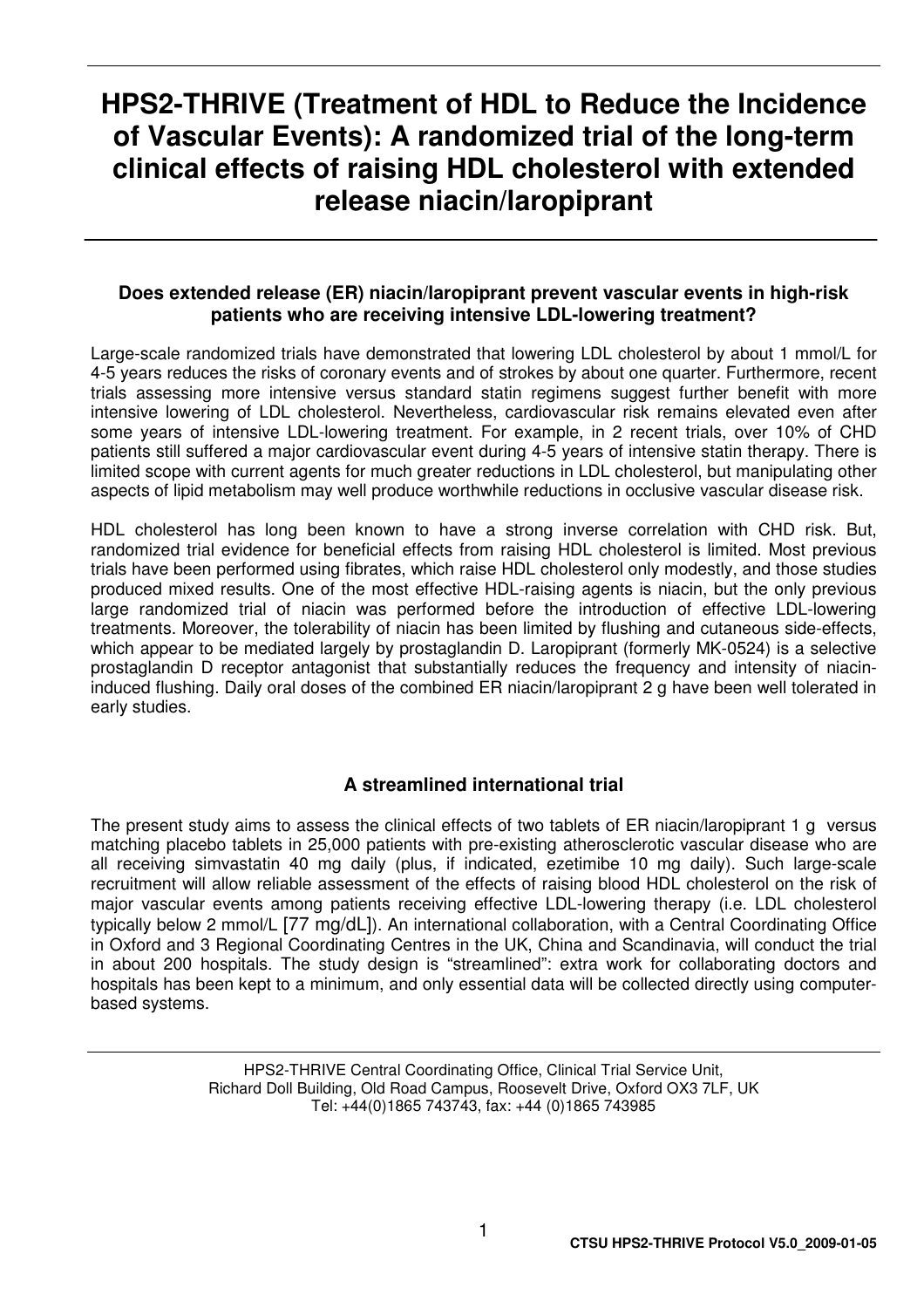| 1. |                |                                                                                        |  |
|----|----------------|----------------------------------------------------------------------------------------|--|
|    | 1.1            | DOES RAISING HDL CHOLESTEROL PREVENT MAJOR VASCULAR EVENTS IN PATIENTS                 |  |
|    | 1.1.1          | Residual vascular risk remains substantial even with intensive LDL-lowering treatment4 |  |
|    | 1.1.2          | Higher blood HDL cholesterol levels are associated with lower cardiovascular risk      |  |
|    |                |                                                                                        |  |
|    | 1.1.3          | Niacin is effective at raising HDL cholesterol and apolipoprotein A-I levels 5         |  |
|    | 1.1.4          | Minimising the side-effects of niacin use with concomitant use of laropiprant          |  |
|    | 1.1.5          |                                                                                        |  |
|    |                |                                                                                        |  |
|    | 2.1            |                                                                                        |  |
|    |                |                                                                                        |  |
|    | 2.2.1          |                                                                                        |  |
|    | 2.2.2          |                                                                                        |  |
|    |                |                                                                                        |  |
|    | 2.3.1          |                                                                                        |  |
|    | 2.3.2          |                                                                                        |  |
|    | 2.3.3          | Secondary assessments of ER niacin/laropiprant at scheduled study end  10              |  |
|    | 2.3.4          |                                                                                        |  |
|    | 2.3.5          | Biochemical efficacy of ER niacin/laropiprant during the scheduled treatment period11  |  |
|    |                |                                                                                        |  |
|    |                |                                                                                        |  |
|    | 2.5.1          |                                                                                        |  |
|    |                |                                                                                        |  |
|    |                | 2.5.1.2 Reporting of Serious Adverse Events (SAE) and other relevant events13          |  |
|    |                |                                                                                        |  |
|    |                |                                                                                        |  |
|    | 2.5.2          |                                                                                        |  |
|    | 2.6.1          |                                                                                        |  |
|    | 2.6.2          |                                                                                        |  |
|    | 2.6.3          |                                                                                        |  |
|    | 2.6.4          |                                                                                        |  |
|    |                |                                                                                        |  |
|    |                |                                                                                        |  |
|    |                |                                                                                        |  |
|    | 2.6.5          |                                                                                        |  |
|    | 2.6.6 Fundina. |                                                                                        |  |
|    | 2.6.7          |                                                                                        |  |
|    | 2.6.8          |                                                                                        |  |
|    |                |                                                                                        |  |
|    |                |                                                                                        |  |
|    | 3.1            |                                                                                        |  |
|    | 3.1.1<br>3.1.2 |                                                                                        |  |
|    |                |                                                                                        |  |
|    | 3.2.1          |                                                                                        |  |
|    | 3.2.2          |                                                                                        |  |
|    |                |                                                                                        |  |
|    | 3.3.1          |                                                                                        |  |
|    | 3.3.2          |                                                                                        |  |
|    |                |                                                                                        |  |
|    | 3.4.1          |                                                                                        |  |
|    | 3.4.2          |                                                                                        |  |
|    | 3.4.3          |                                                                                        |  |
|    | 3.4.4          | Review of eligibility and LDL cholesterol control by patient's own doctor22            |  |
|    |                |                                                                                        |  |
|    | 3.5.1          |                                                                                        |  |
|    | 3.5.2          |                                                                                        |  |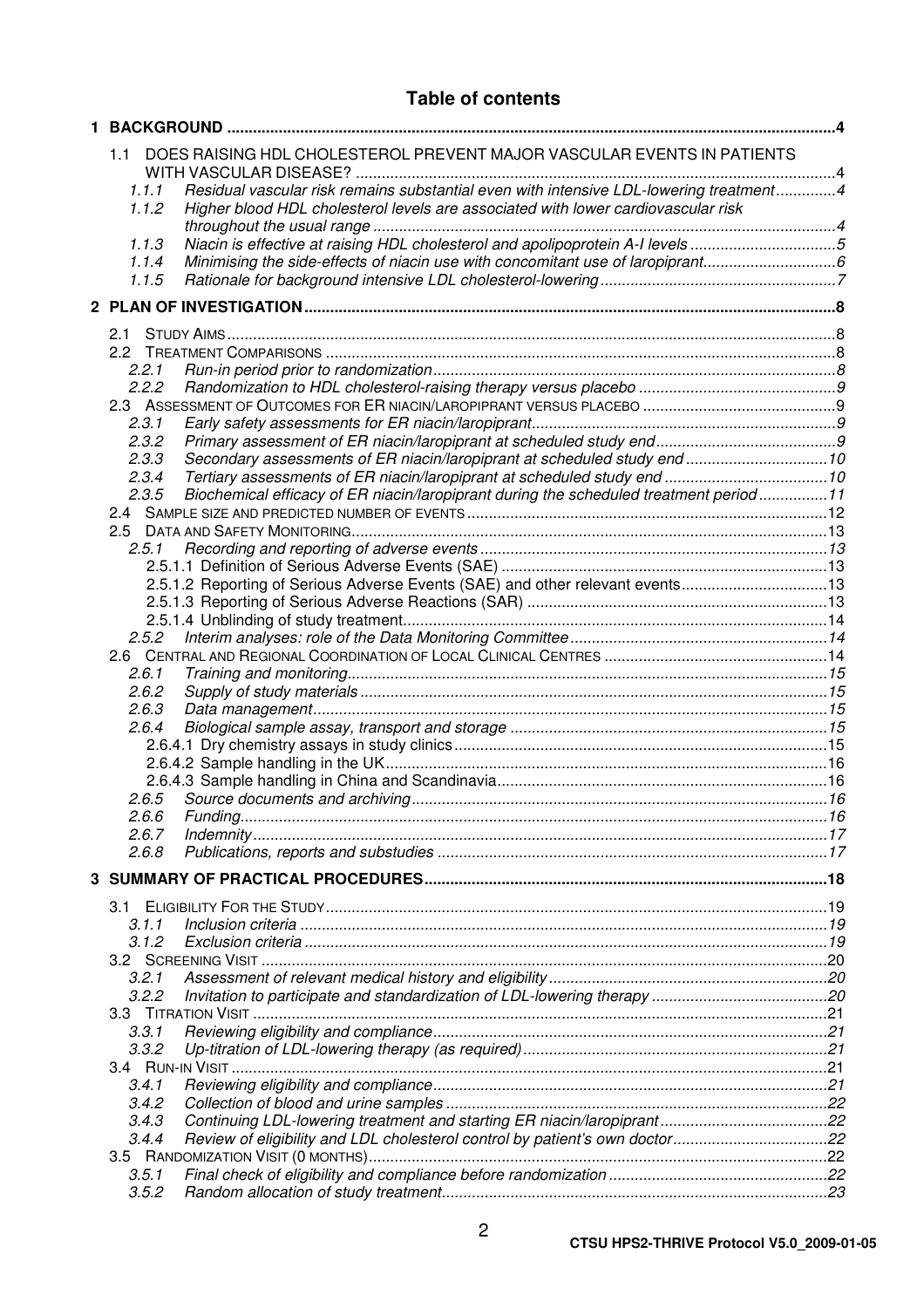| 3.6.1                                                                                         |  |
|-----------------------------------------------------------------------------------------------|--|
| 3.6.2                                                                                         |  |
|                                                                                               |  |
|                                                                                               |  |
| 3.7.1 Early Recall Visits: Monitoring significant biochemical or other problems24             |  |
|                                                                                               |  |
|                                                                                               |  |
|                                                                                               |  |
| 3.7.2.1 Temporary or permanent discontinuation of ER niacin/laropiprant (or placebo) and LDL- |  |
|                                                                                               |  |
|                                                                                               |  |
|                                                                                               |  |
|                                                                                               |  |
| 3.8.1 Confirmation of all deaths and relevant non-fatal serious adverse events 27             |  |
|                                                                                               |  |
|                                                                                               |  |
|                                                                                               |  |
|                                                                                               |  |
|                                                                                               |  |
|                                                                                               |  |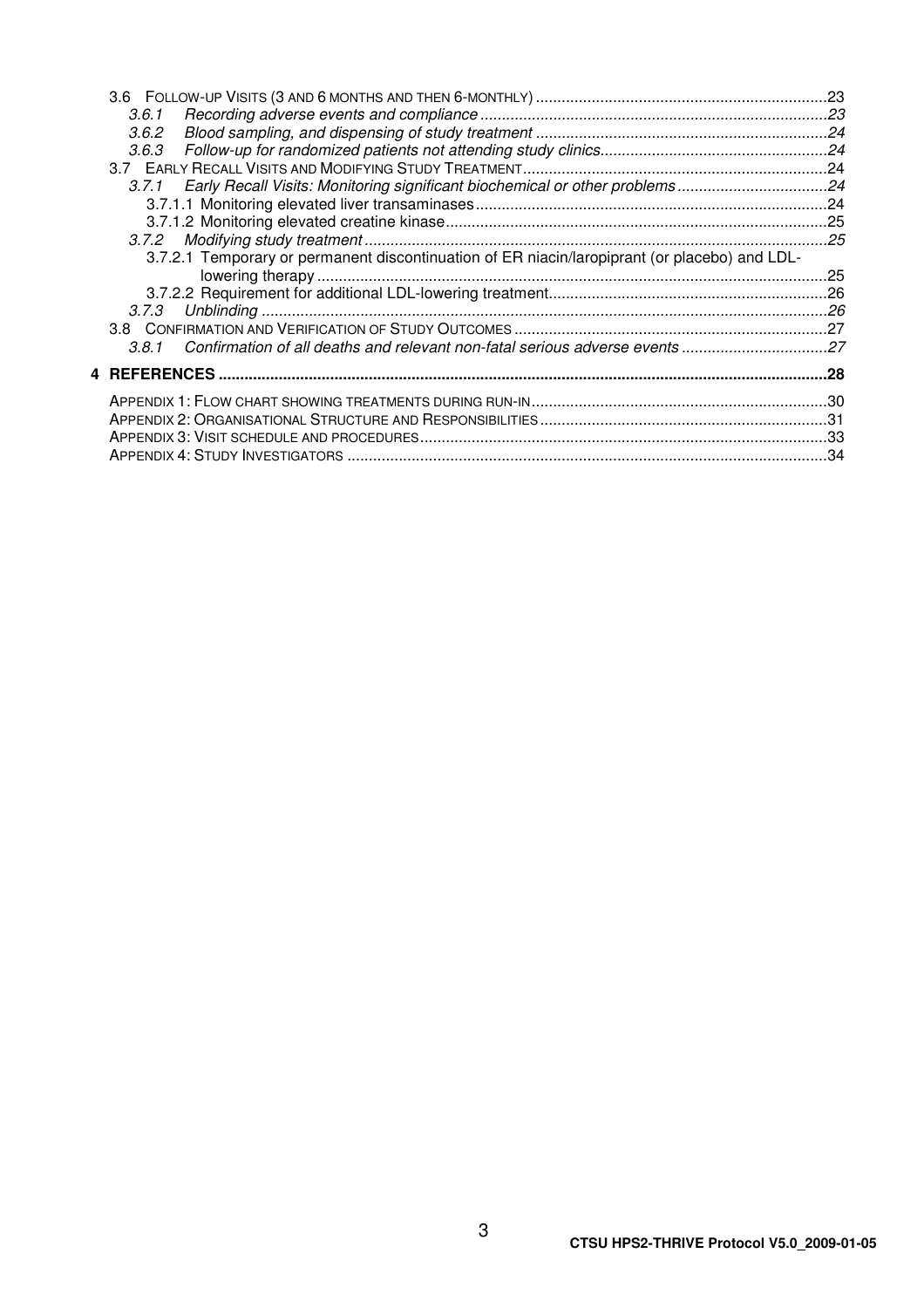# **1 BACKGROUND**

## **1.1 DOES RAISING HDL CHOLESTEROL PREVENT MAJOR VASCULAR EVENTS IN PATIENTS WITH VASCULAR DISEASE?**

#### **1.1.1 Residual vascular risk remains substantial even with intensive LDL-lowering treatment**

Large-scale randomized trials have demonstrated that lowering LDL cholesterol concentration by about 1 mmol/L for 4-5 years reduces the risks of coronary events and of strokes by about one quarter.<sup>1</sup> Furthermore, recent trials assessing more intensive versus standard statin regimens suggest further benefit with more intensive lowering of LDL cholesterol.<sup>2</sup> <sup>3</sup> Nevertheless, cardiovascular risk remains elevated even after some years of intensive LDLlowering treatment. For example, in 2 recent trials, over 10% of CHD patients still suffered a major cardiovascular event during 4-5 years of intensive statin therapy.<sup>2 3</sup> There is limited scope with current agents for much greater reductions in LDL cholesterol, but manipulating other aspects of lipid metabolism may well produce worthwhile reductions in the risks of occlusive vascular disease.

#### **1.1.2 Higher blood HDL cholesterol levels are associated with lower cardiovascular risk throughout the usual range**

HDL cholesterol has long been known to have a strong inverse correlation with CHD risk.<sup>4-7</sup> In the detailed Prospective Studies Collaborative (PSC) meta-analysis of 60 observational studies among 170,000 people involving 3020 deaths from CHD, each 0.2 mmol/L higher HDL cholesterol (e.g. 1.2 versus 1.0 mmol/L) was associated with about one-third lower risk of CHD death (figure 1).



**Figure 1: A strong negative association is seen between baseline HDL cholesterol and subsequent risk of death from coronary heart disease at both higher and lower levels of non-HDL cholesterol (left panel) and at different ages (right panel).** Data from the Prospective Studies Collaboration, based on 3020 CHD deaths among 170,000 people with 1.3 million years of follow-up. Hazard ratios are relative to the lowest risk group in each panel (e.g. in left panel the group with the non-HDL <5.0 and HDL >1.5 mmol/L) with "floating" risks.<sup>8</sup>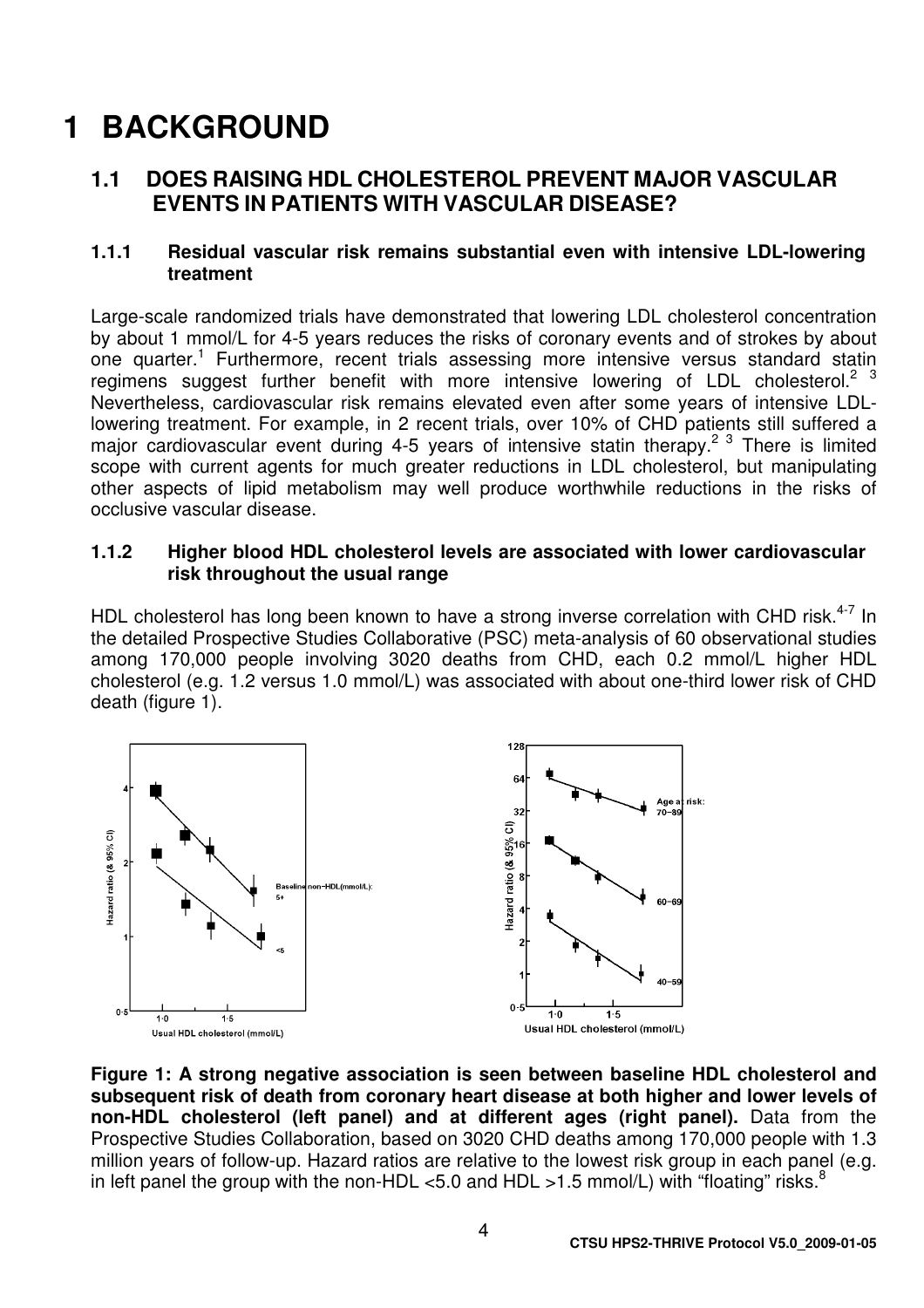The strength of this relationship appeared to be similar at higher and lower levels of non-HDL cholesterol, and at different ages. Although there was no significant association between HDL cholesterol and stroke mortality in that meta-analysis, higher HDL cholesterol levels were clearly associated with a lower risk of other vascular deaths. Moreover, evidence from other sources that include both fatal and non-fatal strokes does indicate an inverse association between HDL cholesterol levels and stroke incidence.<sup>69</sup>

No subject in the PSC meta-analysis of observational studies had evidence of vascular disease at baseline and few were taking lipid-lowering drugs. The Heart Protection Study (HPS) randomized trial of simvastatin provides an opportunity to explore the relationship between HDL cholesterol and the subsequent occurrence of major coronary events and strokes in highrisk patients with atherosclerotic vascular disease or diabetes.<sup>10</sup> Among the statin-allocated participants in HPS, there was a continuous association between higher baseline HDL cholesterol and lower risk of such events, with no evidence of a threshold above which HDL cholesterol was not predictive of lower risk (figure 2).



**Figure 2. The effect of simvastatin on major vascular events (first major coronary event, stroke or arterial revascularization) in HPS participants subdivided by baseline HDL cholesterol** 

#### **1.1.3 Niacin is effective at raising HDL cholesterol and apolipoprotein A-I levels**

Randomized trial evidence for beneficial effects from raising HDL cholesterol is limited. Most previous trials have been performed using fibrates, which raise HDL cholesterol only modestly  $(5-10%)$ , and those studies have produced mixed results.<sup>11-15</sup> One of the most effective HDLraising agents is niacin. At a daily dose of 2g, niacin increases HDL cholesterol by about 20- 25% and apolipoprotein A-I by about 10-15%,<sup>16</sup> and these increases appear to add to those of statins (which increase HDL concentration by only about 5% and apolipoprotein A-I by about 0- 5%).<sup>16</sup> Niacin has only a modest LDL-lowering effect, typically only about 5% when added to a statin, but it can produce a further 30% reduction in plasma triglycerides.<sup>17</sup>

The only large randomized trial to have assessed the effects of niacin on clinical outcomes is the Coronary Drug Project (CDP).<sup>18</sup> During the 5-8 year scheduled treatment period, a significant 19% reduction (odds ratio 0.81; 95% confidence interval 0.69-0.96) in non-fatal myocardial infarction or coronary death was observed among the 1119 men allocated niacin 3 g daily compared with the 2789 allocated placebo (26.0% vs 30.2%; p=0.005). Subsequently,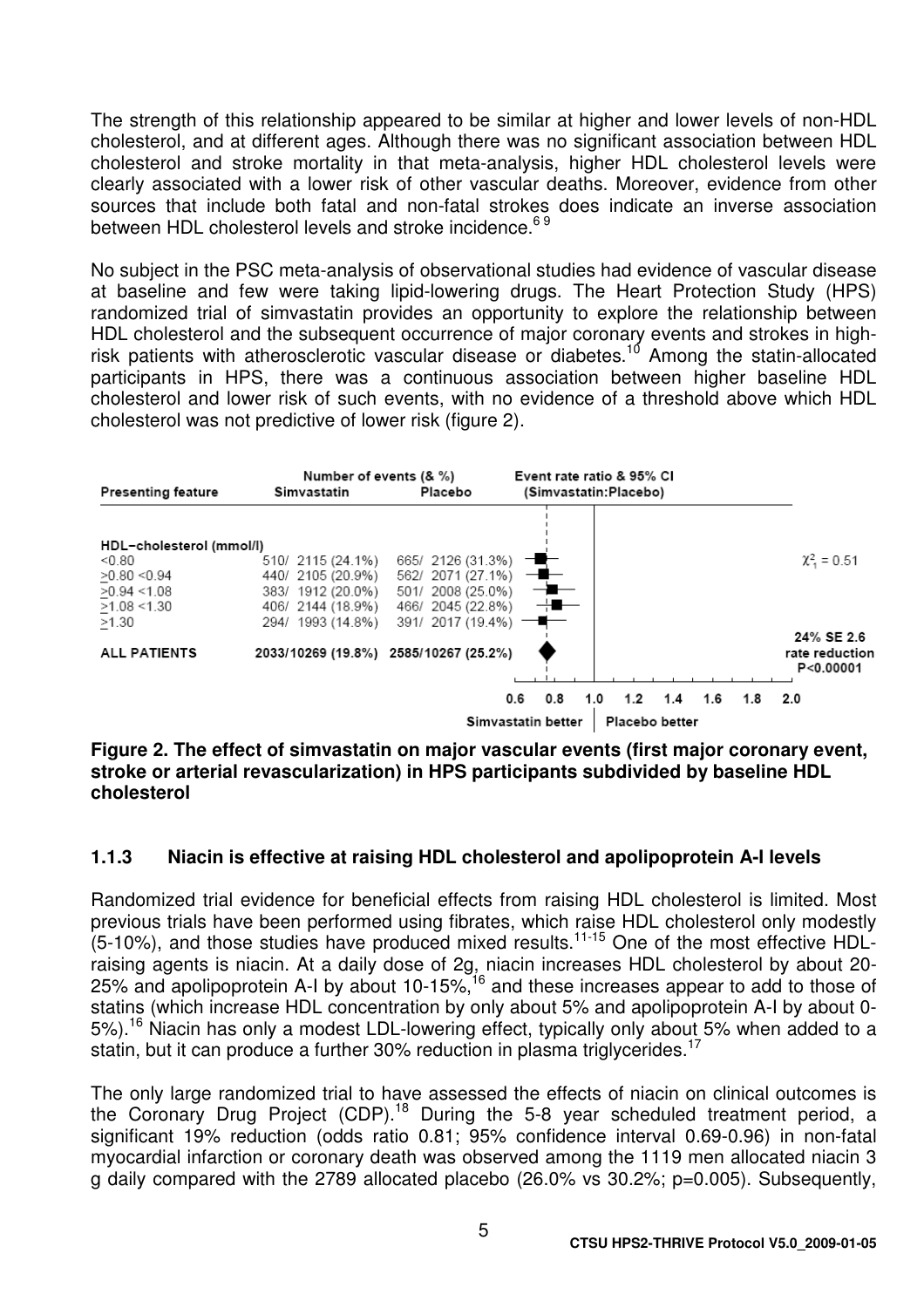surviving patients were observed for an additional 9 years, and there was a significant 23% (95% CI: 11-33%) reduction in all-cause mortality by 15 years from randomization (52.0% vs 58.2%; p=0.0004).<sup>19</sup> But, the CDP trial was conducted more than 30 years ago and before the introduction of effective LDL-lowering treatments (although there is no good reason to expect that any benefits of niacin would not be additional to those produced by a statin), and niacin is not widely used.

#### **1.1.4 Minimising the side-effects of niacin use with concomitant use of laropiprant**

The widespread use of niacin has been limited by poor tolerability, mainly due to flushing resulting from the cutaneous vasodilation that occurs in nearly all patients.<sup>20</sup> Slow-release formulations have been developed in an effort to reduce flushing and gastrointestinal sideeffects, but those preparations were found to be associated with hepatotoxicity. More recently, an extended release (ER) formulation, Niaspan, has been developed that does not have increased toxicity compared to crystalline niacin.<sup>21</sup> But, although the incidence of flushing with Niaspan is lower than with niacin, gradual escalation to therapeutically effective doses is required and many patients still experience flushing intermittently during chronic use. The flushing and cutaneous adverse effects associated with niacin appear to be partially or wholly mediated by prostaglandin  $D_2$  release in the skin.<sup>20</sup>

Laropiprant (formerly known as MK-0524) is an orally active, potent and selective prostaglandin D receptor antagonist that substantially reduces the frequency and intensity of niacin-induced flushing both in animal models and in man.<sup>22</sup> Minimal toxicity has been observed in animal studies and co-administration with simvastatin and niacin had no meaningful effect on laropiprant blood levels. The apparent half-life of laropiprant is about 17 hours allowing once daily dosing. A Global Flushing Severity Score (GFSS) has been used to assess the frequency and severity of niacin induced flushing. Using this score, the concomitant use of laropiprant during the first week of niacin administration reduced the proportion of patients experiencing at least one day of moderate or greater flushing from around 60% to about 35% (compared to 10% on placebo). Furthermore, after about 6-8 weeks the proportion of days on which patients on the combination of laropiprant and ER niacin experienced moderate or severe flushing was similar to that among patients on placebo (figure 3). Consequently, the drop-out rate from these studies due to niacin induced flushing with the combination treatment was very low.



**Figure 3. Laropiprant reduces the percentage of days with moderate/severe flushing (GFSS** ≥ **4) over 6 to 8 weeks. (Merck data on file).**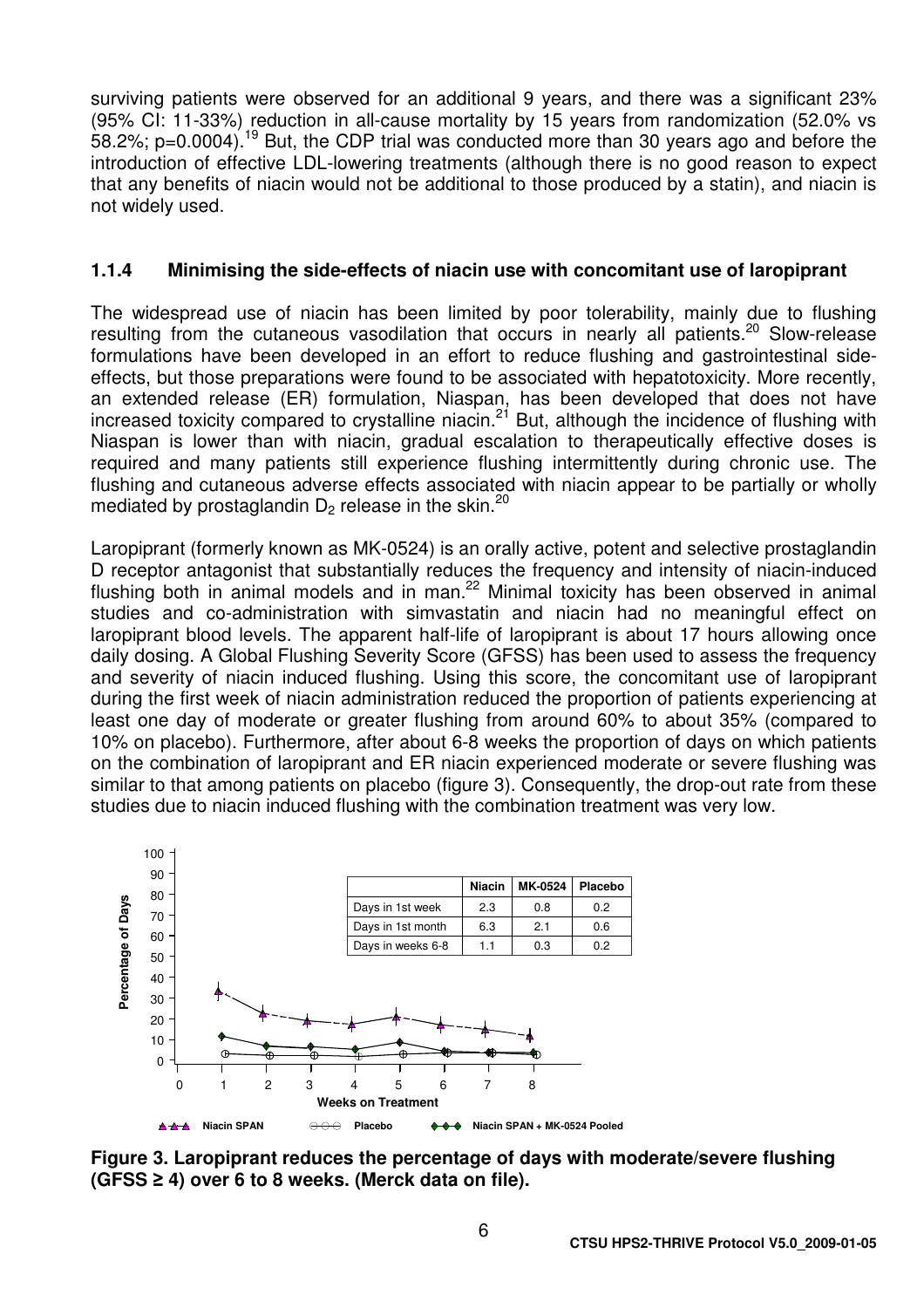ER niacin/laropiprant daily inhibits flushing associated with both initiation of treatment and with chronic use. About 10,000 people have so far been given laropiprant or the combination tablet (not including the HPS2-THRIVE participants) and no safety concerns have arisen. Although not eliminating all the side-effects of niacin which also include gastrointestinal disturbance, liver function abnormalities, increases in blood glucose and hyperuricaemia, the combination tablet of ER niacin 1 g and laropiprant 20 mg (denoted ER niacin/laropiprant 1 g) is likely to be well tolerated. This combination now makes it practical to assess the use of niacin to raise blood HDL cholesterol in a large streamlined clinical outcome trial. Hence, HPS2-THRIVE aims to assess the effects of ER niacin/laropiprant 2 g versus placebo in a large population of patients at high risk of atherosclerotic vascular disease events in whom LDL cholesterol has been reduced to below about 2.0 mmol/L (77 mg/dL).

#### **1.1.5 Rationale for background intensive LDL cholesterol-lowering**

Emerging trial evidence suggests that more intensive LDL-lowering therapy is well tolerated and produces larger cardiovascular benefits than standard LDL-lowering therapy.<sup>23</sup> Hence, the present study aims to anticipate likely trends towards more intensive treatment by ensuring that participants achieve a total cholesterol level prior to being randomized of below about 3.5 mmol/L (135 mg/dL), which is equivalent to an LDL cholesterol of below about 2 mmol/L (77 mg/dL). This will have the advantage of reducing any need for lipid monitoring by participants' own doctors and of minimising any differential drop-in with LDL-lowering therapy between the two treatment arms (which might complicate interpretation of the results<sup>15</sup>). Simvastatin 40 mg daily is well tolerated and widely prescribed, but many high-risk patients will be on more intensive LDL-lowering regimens. Ezetimibe is an oral cholesterol absorption inhibitor that, in combination with statins, produces an additional relative reduction in LDL cholesterol of 15- 20% (equivalent to about 3 doublings of the statin dose). Ezetimibe has been shown to be safe and well tolerated, and it is being widely prescribed.<sup>23</sup> To ensure that all participants are given sufficiently intensive LDL-lowering therapy, they will all receive simvastatin 40 mg daily and, if LDL cholesterol levels on this regimen are not considered to be sufficiently well controlled (i.e an LDL cholesterol above about 2.0 mmol/L), ezetimibe 10 mg daily will be added.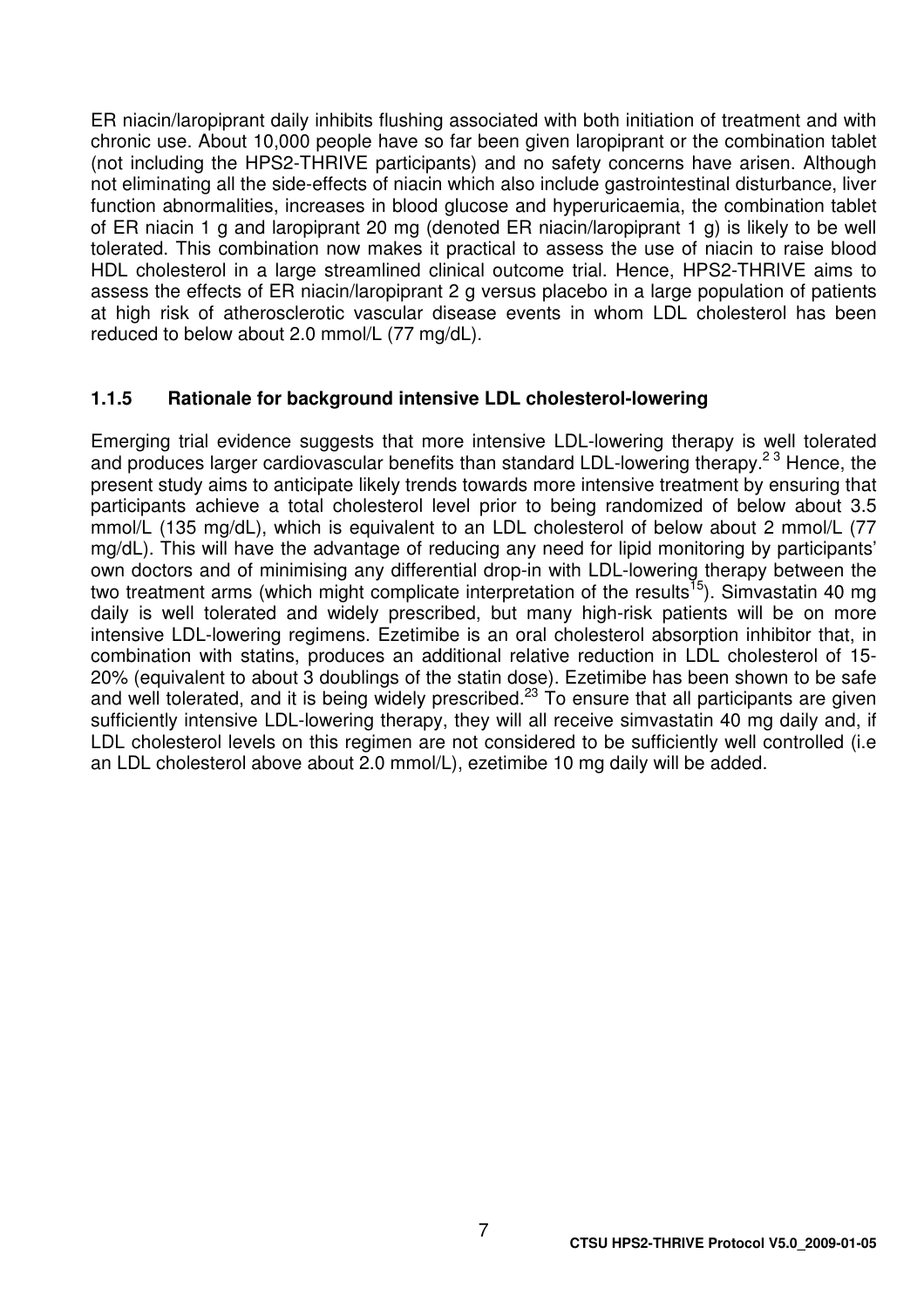# **2 PLAN OF INVESTIGATION**

## **2.1 STUDY AIMS**

The study will include 25,000 patients aged 50-80 years with pre-existing atherosclerotic vascular disease (plus concomitant diabetes in about 6000-7000) who are at particular risk of major vascular events. The primary aim is to assess the effect of raising HDL-cholesterol with ER niacin/laropiprant 2 g versus matching placebo on the time to first "major vascular event" (defined as non-fatal myocardial infarction or coronary death, non-fatal or fatal stroke, or revascularisation). LDL cholesterol levels will be controlled in all participants by simvastatin 40 mg plus, if required, ezetimibe 10 mg daily.

Secondary aims include assessment of the effects of ER niacin/laropiprant: on early safety outcomes; on the separate components of the primary endpoint; and on the primary endpoint within major baseline disease subgroups. Tertiary objectives include assessment of the effects of ER niacin/laropiprant: on the primary endpoint within subgroups defined by other baseline characteristics; on the incidence of new onset diabetes; on cognitive function; on changes in serum creatinine and HbA1c in all patients and, separately, among participants with diabetes at baseline; and on the incidence of diabetic microvascular complications (see Section 2.3).

## **2.2 TREATMENT COMPARISONS**

### **2.2.1 Run-in period prior to randomization**

At the initial Screening visit, participants will be assessed for eligibility and, if consenting, will be given simvastatin 40 mg daily or, if already on ezetimibe or a statin dose more potent than simvastatin 40mg, combination ezetimibe/simvastatin 10/40 mg daily. Other prescribed statin treatment will be stopped.

After about 4 weeks all participants given simvastatin 40mg daily (or at the Screening visit for those patients already on simvastatin 40mg daily), will have a Titration assessment with immediate dry chemistry assay of their cholesterol level. Those with total cholesterol levels ≥3.5 mmol/L will have ezetimibe 10 mg daily added, and will be seen 4 weeks later at their Run-in assessment for repeat dry chemistry assay of total cholesterol levels (Appendix 1). All other participants (i.e. those on simvastatin alone who have reached target cholesterol levels and those already on ezetimibe/simvastatin 10/40 mg) will proceed straight into their Run-in assessment. (Participants already on ezetimibe/simvastatin 10/40mg prior to screening will have the Run-in assessment at their Screening visit). At that assessment, participants will have baseline blood and urine sampling, and be provided with ER niacin/laropiprant 1 g daily for 4 weeks and then 2 g daily for the remaining 4 weeks of Run-in.

The Run-in period is to help ensure that only those likely to continue taking study treatment for an extended period are randomized and, in particular, to exclude patients for whom flushing or other side-effects due to niacin are a problem. The Run-in also allows LDL-lowering treatment to be tailored to individual participant's needs. Following the Run-in assessment visit, the patients' own doctor(s) will be informed of their total cholesterol or lipid profile on this tailored LDL-lowering regimen, so that they may decide whether it is appropriate for their patient to be randomized (see Section 3.4.4). By this process, many potential drop-outs should be excluded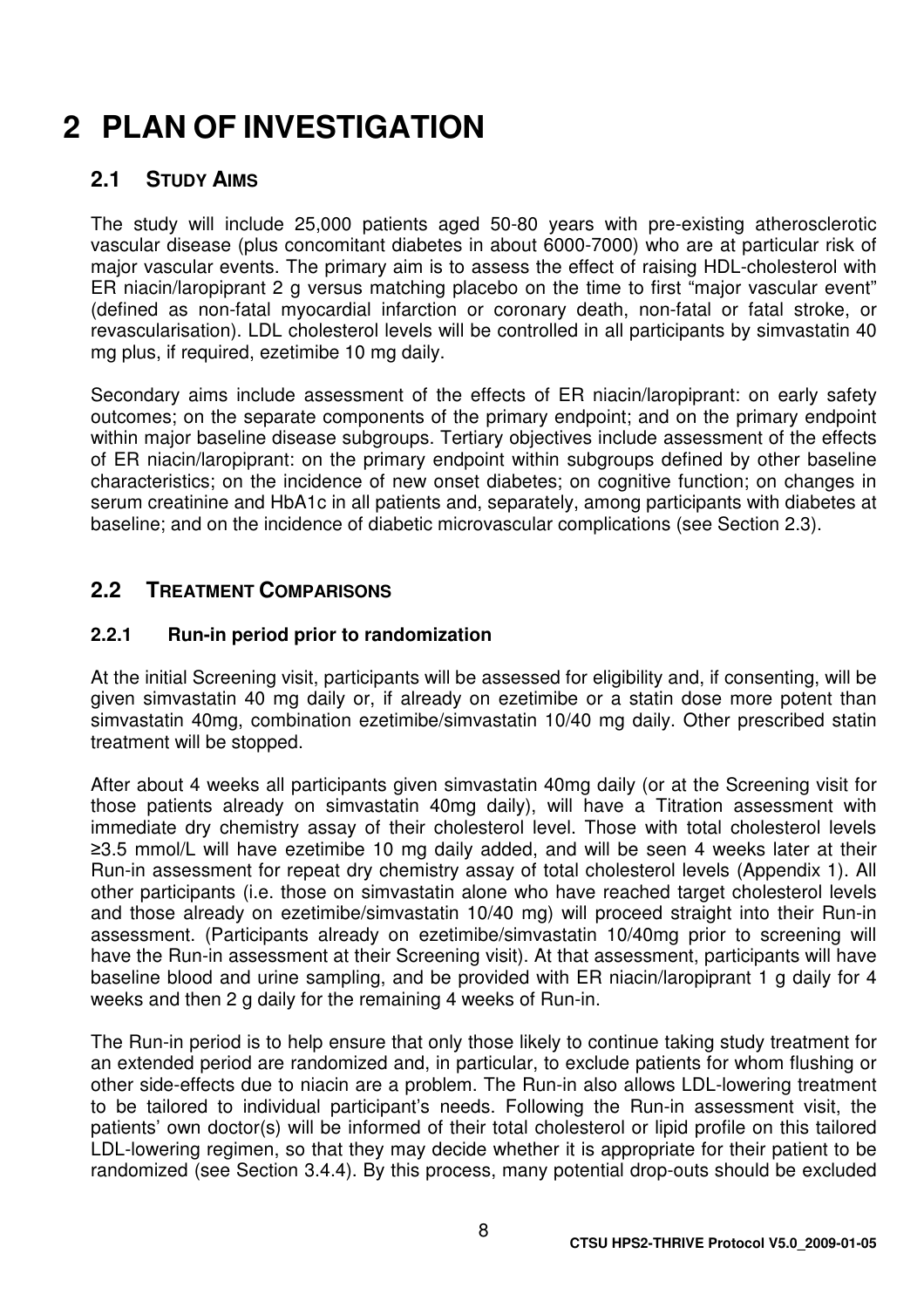before becoming part of the randomized comparison, with a consequent improvement in statistical sensitivity of the "intention-to-treat" analyses.

#### **2.2.2 Randomization to HDL cholesterol-raising therapy versus placebo**

The randomized HDL-raising therapy takes the form of two daily tablets, each containing ER niacin/laropiprant 1g versus matching placebo. In addition, all randomized patients will continue to take simvastatin 40 mg daily or, if indicated during the Run-in period, ezetimibe/simvastatin 10/40 mg daily. Study treatment will be provided in specially designed calendar-packs to facilitate long-term compliance.

### **2.3 ASSESSMENT OF OUTCOMES FOR ER NIACIN/LAROPIPRANT VERSUS PLACEBO**

Two Data Analysis Plans will be agreed by the Steering Committee before any relevant data have been unblinded. The first of these will describe the early safety analyses that are to be carried out on patients who have completed at least 3 months of follow-up (see Section 2.3.1 below); and the second will describe the main and subsidiary efficacy analyses to be conducted at the end of the trial (see Section 2.3.2-5).

#### **2.3.1 Early safety assessments for ER niacin/laropiprant**

The safety of ER niacin/laropiprant 2g daily will be assessed during the first year of the study among all randomized patients with at least 3 months of follow-up. Safety outcomes will include:

- Myopathy (muscle symptoms with CK >10xULN<sup>∗</sup> ) and rhabdomyolysis (a subset of those with myopathy as defined in the Adverse Event SOP)
- Confirmed elevation of liver transaminases: aspartate or alanine transaminase (AST or ALT) >3xULN on 2 occasions within about one week
- Non-viral drug-related hepatitis

 $\overline{a}$ 

• Discontinuation of study treatment overall and by various causes, including known adverse effects of niacin (such as flushing and gastrointestinal symptoms)

#### **2.3.2 Primary assessment of ER niacin/laropiprant at scheduled study end**

The primary comparison will involve an "intention-to-treat" analysis among all randomized patients using the "logrank" test<sup>24</sup> of the effects of allocation to ER niacin/laropiprant versus placebo on **major vascular events** during the scheduled treatment period of a median of at least 4 years. A major vascular event (MVE) is defined as the composite of non-fatal myocardial infarction or coronary death; non-fatal or fatal stroke; or any revascularisation procedure (including coronary or non-coronary angioplasty or grafting)

<sup>∗</sup> The upper limit of normal is defined by the laboratory or analyser used for the particular blood test.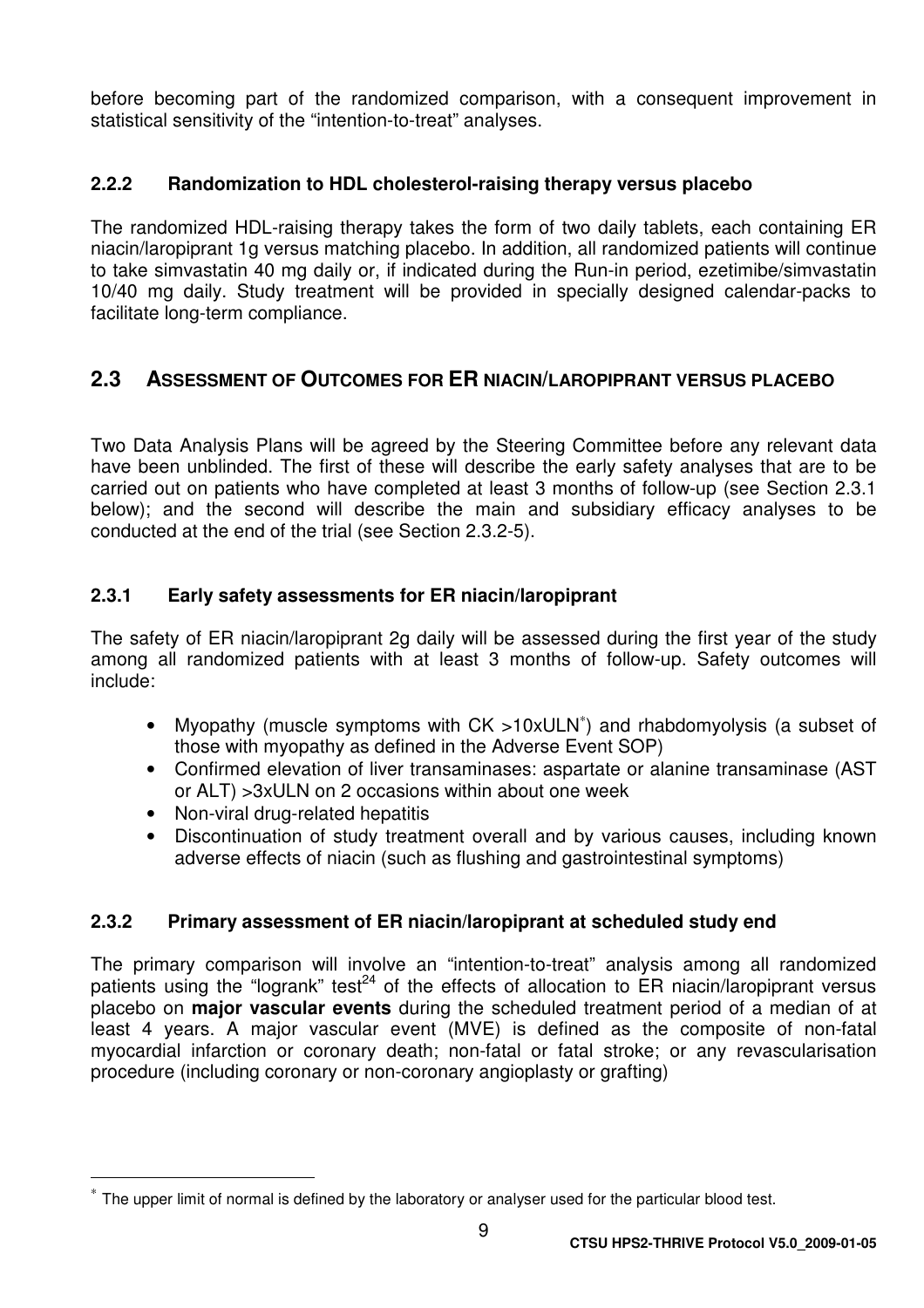#### **2.3.3 Secondary assessments of ER niacin/laropiprant at scheduled study end**

All secondary assessments will involve "intention-to-treat" analyses using the "logrank" test of the effects of allocation to ER niacin/laropiprant versus placebo during the scheduled treatment period on:

- (i) separate components of the primary endpoint:
	- major coronary events (i.e. non-fatal myocardial infarction or coronary death);
	- total stroke (fatal or non-fatal); and presumed ischaemic stroke (i.e. any stroke not confirmed to be haemorrhagic) and haemorrhagic stroke separately;
	- revascularisations
- (ii) mortality, both overall and within particular categories of causes of death (i.e. coronary heart disease; other cardiac; stroke; other vascular; neoplastic; hepatic; and other medical and non-medical causes)
- (iii) major vascular events in patients with and without:
	- coronary heart disease;
	- peripheral arterial disease;
	- cerebrovascular disease; or
	- diabetes mellitus

#### **2.3.4 Tertiary assessments of ER niacin/laropiprant at scheduled study end**

Tertiary assessments will involve "intention-to-treat" analyses using the "logrank" test of the effects of allocation to ER niacin/laropiprant versus placebo during the scheduled treatment period on:

- (a) major vascular events in various categories of patient determined at baseline:
	- men and women;
	- age  $<60$ :  $\geq 60$   $<70$ :  $\geq 70$ :
	- current, former and non-smokers;
	- diastolic blood pressure ≤90; >90≤100; and >100 mm Hg;
	- systolic blood pressure ≤140; >140≤160; and >160 mm Hg;
	- with and without metabolic syndrome;
	- with and without treated hypertension;
	- with and without heart failure:
	- tertiles of total cholesterol\*:
	- tertiles of LDL-cholesterol\*;
	- tertiles of HDL-cholesterol\*:
	- tertiles of non-HDL cholesterol\*:
	- tertiles of triglycerides\*;
	- tertiles of apolipoprotein B\*;
	- tertiles of apolipoprotein A-I<sup>\*</sup>;
	- tertiles of HDL response during Run-in;
	- tertiles of fasting plasma glucose\*;
	- tertiles of HbA1c (in all patients and, separately, in diabetic patients alone);\*
	- tertiles of body mass index;
	- tertiles of waist circumference;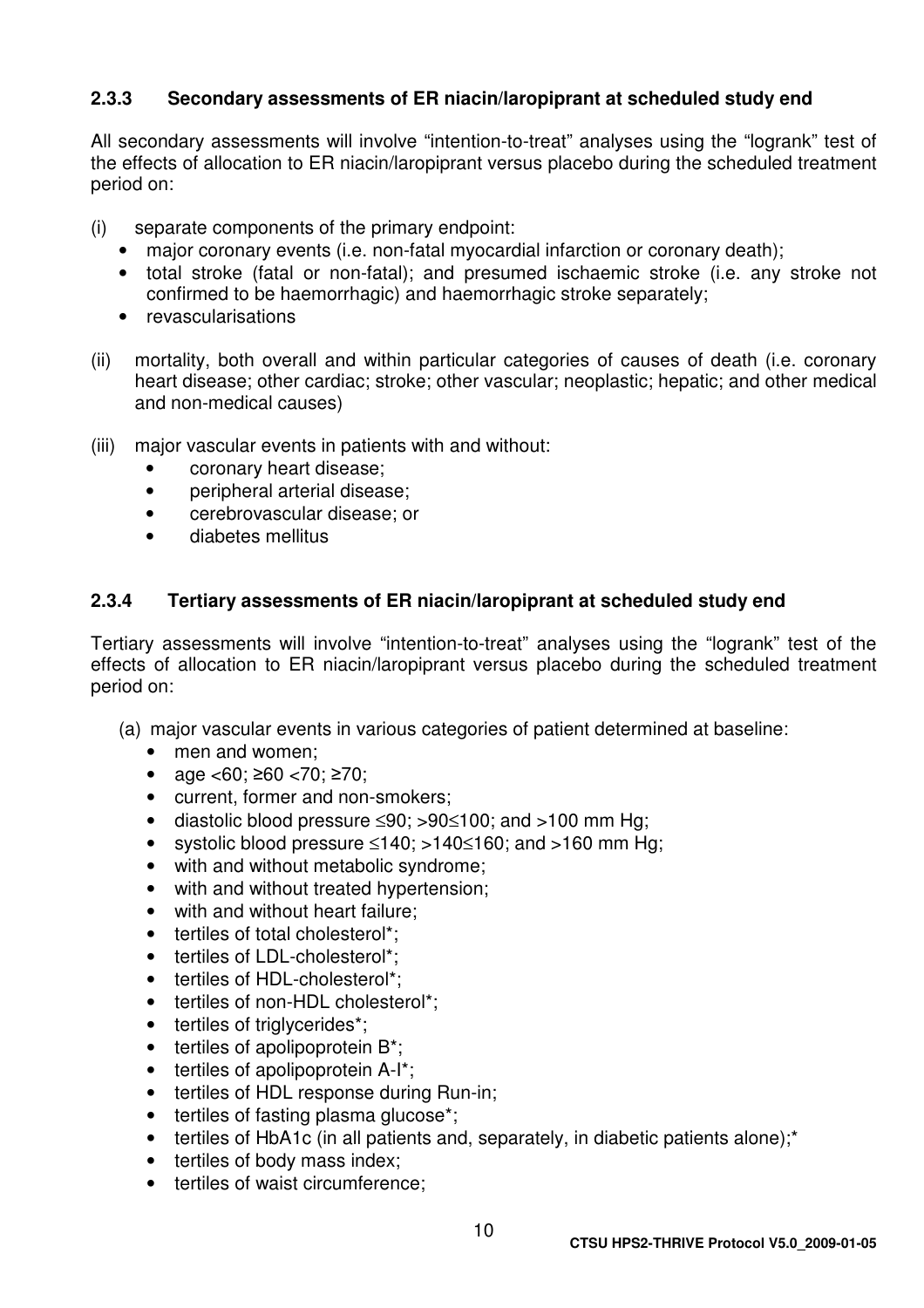- tertiles of urinary albumin: creatinine ratio:
- categories of alcohol intake;
- tertiles of cardiovascular risk

\* based on samples obtained at the Run-in Assessment at -8 weeks

(b) major vascular events in the presence and absence of particular treatments at baseline:

- simvastatin alone and ezetimibe/simvastatin combination;
- angiotensin-converting-enzyme [ACE] inhibitors;
- aspirin or other antiplatelet drug;
- non-steroidal anti-inflammatory drugs or coxibs;
- angiotensin-receptor blockers [ARBs];
- diuretics;
- calcium-channel blockers [CCBs];
- beta-blockers

Additional analyses will be performed of the effects of treatment with ER niacin/laropiprant during the scheduled treatment period: on cognitive function assessed by questionnaire at the final visit; on hospital admission for, or death from, heart failure; on site-specific cancers; on development of new diabetes (based on physician diagnosis or new use of hypoglycaemic therapy) among all patients without diabetes at baseline and, separately, among those with and without impaired fasting glucose at baseline; and on any recorded changes in type or dose of hypoglycaemic medication; on microvascular and macrovascular complications of diabetes (as defined in the Data Analysis Plan); on changes in HbA1c and creatinine between the baseline visits and visits at 3 months (UK only), median of one year and at study end (all countries), overall and separately among those with and without diabetes and annually in a random sample; on changes in full blood count between the baseline visit and visits at 3 months and study end in UK participants only; on coronary and non-coronary revascularisation procedures; and on venous thromboembolism. As in the early safety analyses (see Section 2.3.1), possible side-effects of the randomly allocated treatment will also be assessed during the whole of the scheduled treatment period.

#### **2.3.5 Biochemical efficacy of ER niacin/laropiprant during the scheduled treatment period**

Biochemical efficacy will be assessed in non-fasting specimens in a random sample of 5-10% of participants annually, and in all patients after a median of about one year of follow-up and at their final visit. The main analyses will be of the effects of ER niacin/laropiprant versus placebo among all selected participants (irrespective of whether they remain compliant and attend their scheduled follow-up visit: i.e. intention-to-treat) on:

- HDL cholesterol
- triglycerides
- LDL cholesterol
- non-HDL cholesterol
- apolipoprotein B
- apolipoprotein A-I
- $\bullet$  Lp(a)
- lipoprotein particle size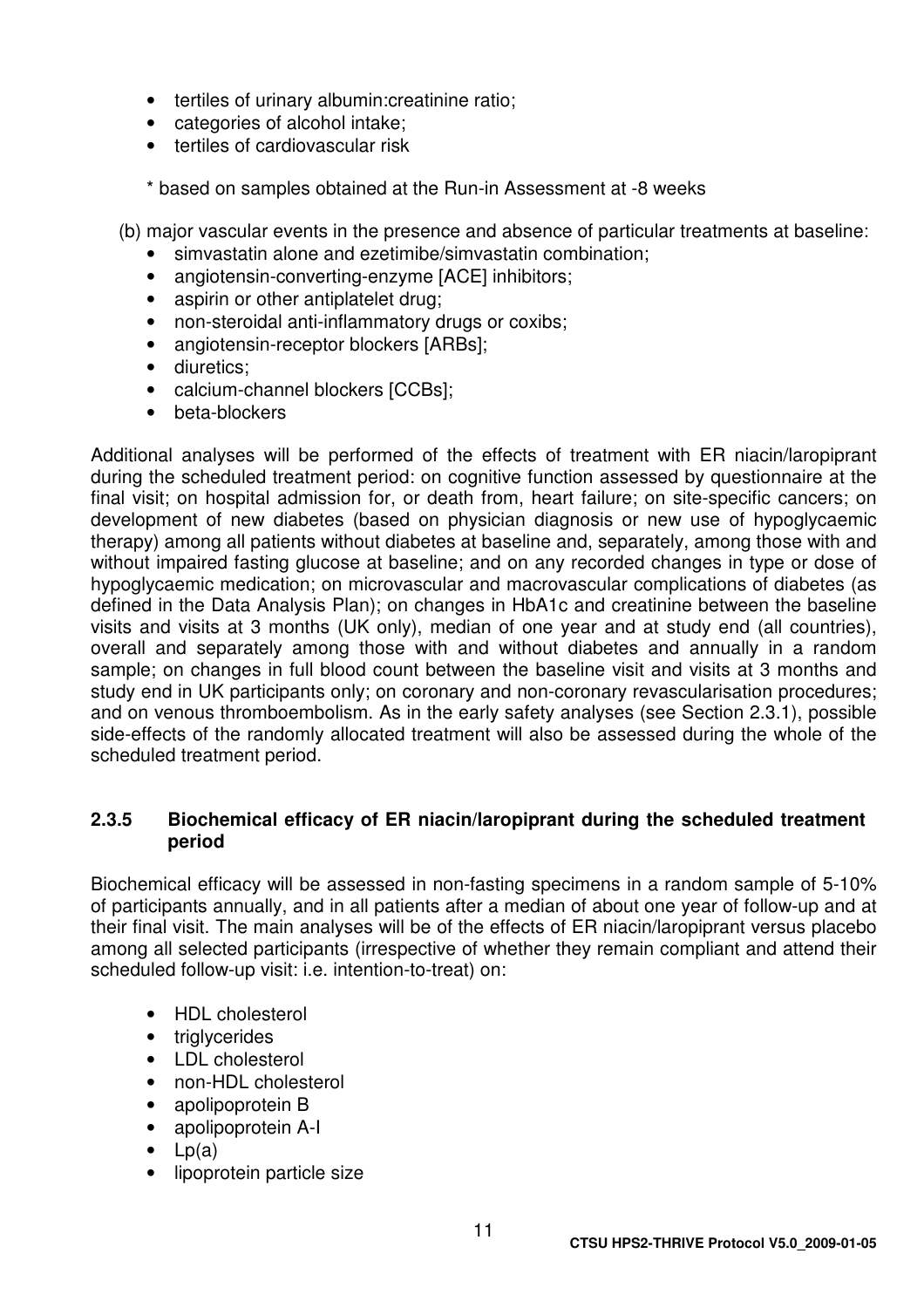#### **2.4 SAMPLE SIZE AND PREDICTED NUMBER OF EVENTS**

Event rates in on-going and recently completed trials among patients with pre-existing occlusive vascular disease have been somewhat lower than originally anticipated, even when compared with the rates observed among statin-allocated patients in trials conducted during the 1990s. For example, among 12,000 MI patients randomized to simvastatin 80 mg versus 20 mg daily in the ongoing SEARCH trial, the overall blinded annual MVE rate is about 3.2%, compared with a rate of over 4% among apparently similar types of patient allocated simvastatin 40 mg daily in HPS.<sup>10</sup> Similarly, two other trials involving patients with established CHD receiving intensive statin treatment have reported annual rates of the composite of coronary event or stroke of 1.7% and 2.4% respectively.<sup>23</sup>

In HPS, the presence of cerebral or peripheral vascular disease alone, or of diabetes combined with occlusive vascular disease, were indicators of especially high risk.<sup>10</sup> Patients with previous MI were also at higher risk, but those with angina alone had lower event rates. Similarly, among the MI patients in SEARCH, the addition of cerebral or peripheral vascular disease, or diabetes, is associated with high annual MVE rates (4.1% and 4.6% respectively). Hence, in the present study, patients are eligible only if they have a history of MI, cerebrovascular disease, peripheral vascular disease or, in those with diabetes, evidence of atherosclerotic vascular disease (including angina alone). Moreover, since event rates increase with increasing age, the lower age limit of 50 years is 10 years higher than in HPS. With this patient population, it is realistic to anticipate an annual MVE rate of at least 3%.

An average increase in HDL cholesterol of about 15-20% with ER niacin/laropiprant 2g daily might realistically translate into a 15-20% relative reduction in major vascular events (i.e. assuming that, as with LDL-lowering treatment, about half of the effect associated epidemiologically with long-term higher HDL cholesterol emerges within about 4-5 years). The reliable detection of such an effect might require a study with at least 2300 confirmed MVEs (see Table). Based on an approximate 3% per annum event rate, this can be achieved by randomising 20,000 high-risk patients and following them for a median of at least 4 years, or by increasing recruitment to 25,000 patients results could emerge about 4 months earlier. This would also provide 80% power at 2p<0.05 to detect a 15% reduction in risk separately among the 7000 diabetic patients assuming a slightly higher event rate (or other subgroups with similar numbers of events).

**Table: Statistical power to detect 12%, 15% and 20% reductions in MVEs among 20,000 patients (assuming approx. 3% p.a. major vascular event rate in the control group).** 

| Proportional | Number of events (%) over 4 |               | Power at | Power at |  |
|--------------|-----------------------------|---------------|----------|----------|--|
| reduction    | vears                       |               | 2p<0.05  | 2p<0.01  |  |
|              | Control                     | Active        |          |          |  |
|              | 10,000                      | 10,000        |          |          |  |
| 12           | 1200 (12%)                  | 1060 (10.6 %) | $>80\%$  | $>65\%$  |  |
| 15           | 1200 (12%)                  | 1020 (10.2%)  | >95%     | $>85\%$  |  |
| 20           | 1200 (12%)                  | 960 (9.6%)    | $>99\%$  | $>99\%$  |  |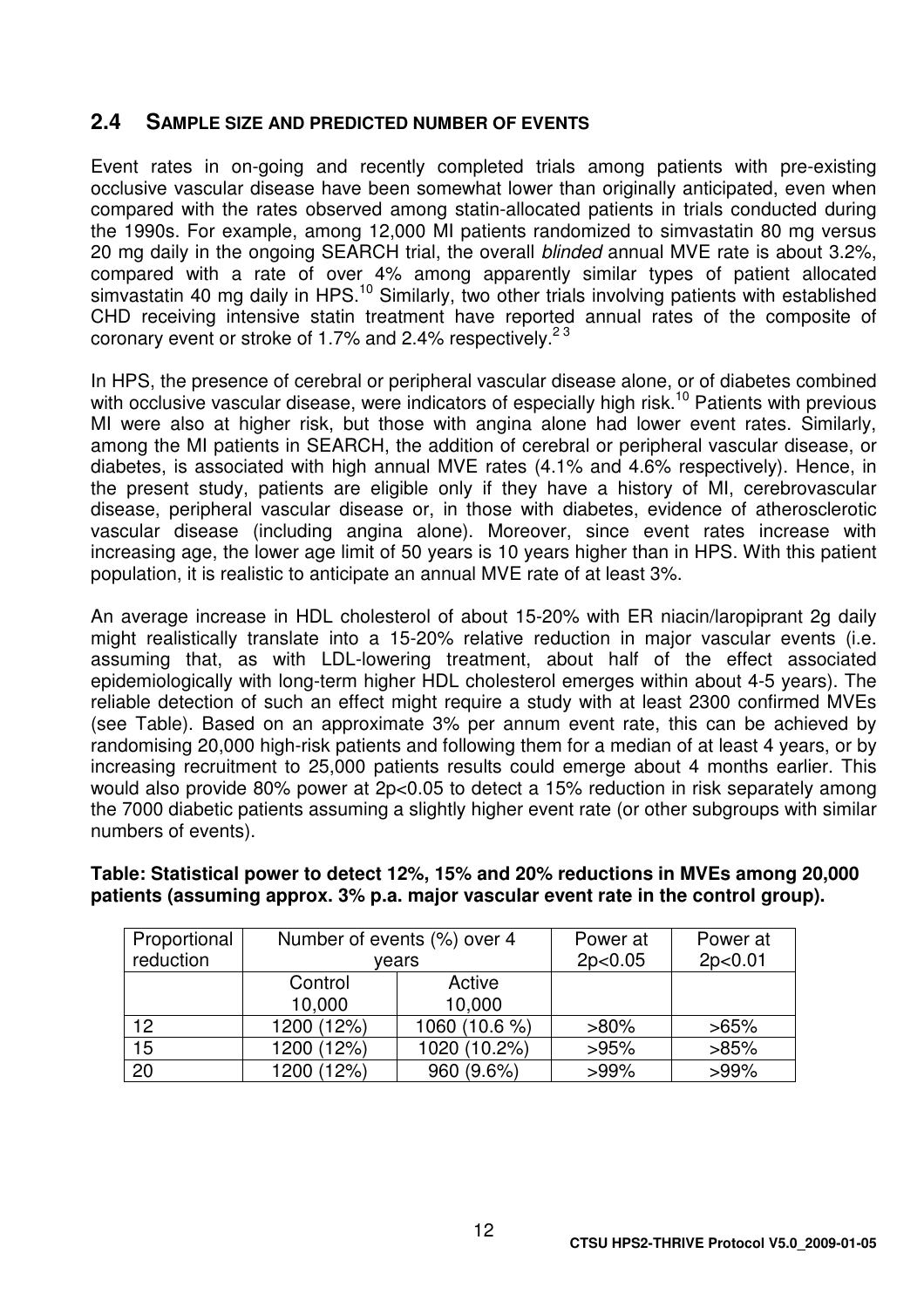## **2.5 DATA AND SAFETY MONITORING**

#### **2.5.1 Recording and reporting of adverse events**

#### **2.5.1.1 Definition of Serious Adverse Events (SAE)**

"Serious" adverse events are defined as those adverse events that:

- result in death:
- are life-threatening;
- require in-patient hospitalisation or prolongation of existing hospitalisation;
- result in persistent or significant disability or incapacity;
- result in congenital anomaly or birth defect;
- are cancer;
- are important medical events in the opinion of the responsible investigator (i.e. not lifethreatening or resulting in hospitalisation, but may jeopardise the participant or require intervention to prevent one or other of the outcomes listed above); including, for the present study: myopathy; rhabdomyolysis; and hepatitis.

Pregnancies and overdoses of study medication are also to be recorded, regardless of any associated adverse events.

#### **2.5.1.2 Reporting of Serious Adverse Events (SAE) and other relevant events**

All serious adverse events (SAE) reported by participants at each follow-up visit will be recorded directly on the study computer-based data entry system (see Section 2.6.3). Clinic staff are to record whether any SAE is likely to be due to study treatment (see Section 2.5.1.3) Participants will also be asked specifically whether they have had any unexplained muscle pain or muscle weakness. Other adverse events not considered serious (as defined above) will be recorded if they lead to discontinuation of study treatment or are believed to be due to study treatment. SAEs that are potential study endpoints will undergo central review, verification and coding (see Section 3.8.1). Line-listings of all reported SAEs (blind to treatment allocation) will be provided on a monthly basis to Merck for regulatory purposes.

#### **2.5.1.3 Reporting of Serious Adverse Reactions (SAR)**

Any SAE that is considered, with a reasonable probability, to be due to study treatment is, potentially, a Serious Adverse Reaction (SAR). Reports of all such events are to be forwarded immediately to a clinician at the Regional Coordinating Centre (RCC) or Central Coordinating Office (CCO). The relevant clinician will obtain standard information, including participant study number, identity of reporting person, description of event, and reasons for attribution to study treatment. All such reports will then be forwarded urgently to the Clinical Coordinator (or their deputy), who will review the evidence for seriousness and relatedness, seek any additional information required, and assess expectedness based on study treatment data sheets. Any suspected SARs that are unexpected (Suspected Unexpected SARs: i.e. SUSARS) will be unblinded and, if on active treatment, reported immediately to Merck for regulatory authority submission, and to other relevant parties (including the Chairman of the Data Monitoring Committee and appropriate ethics committees), in accordance with study standard operating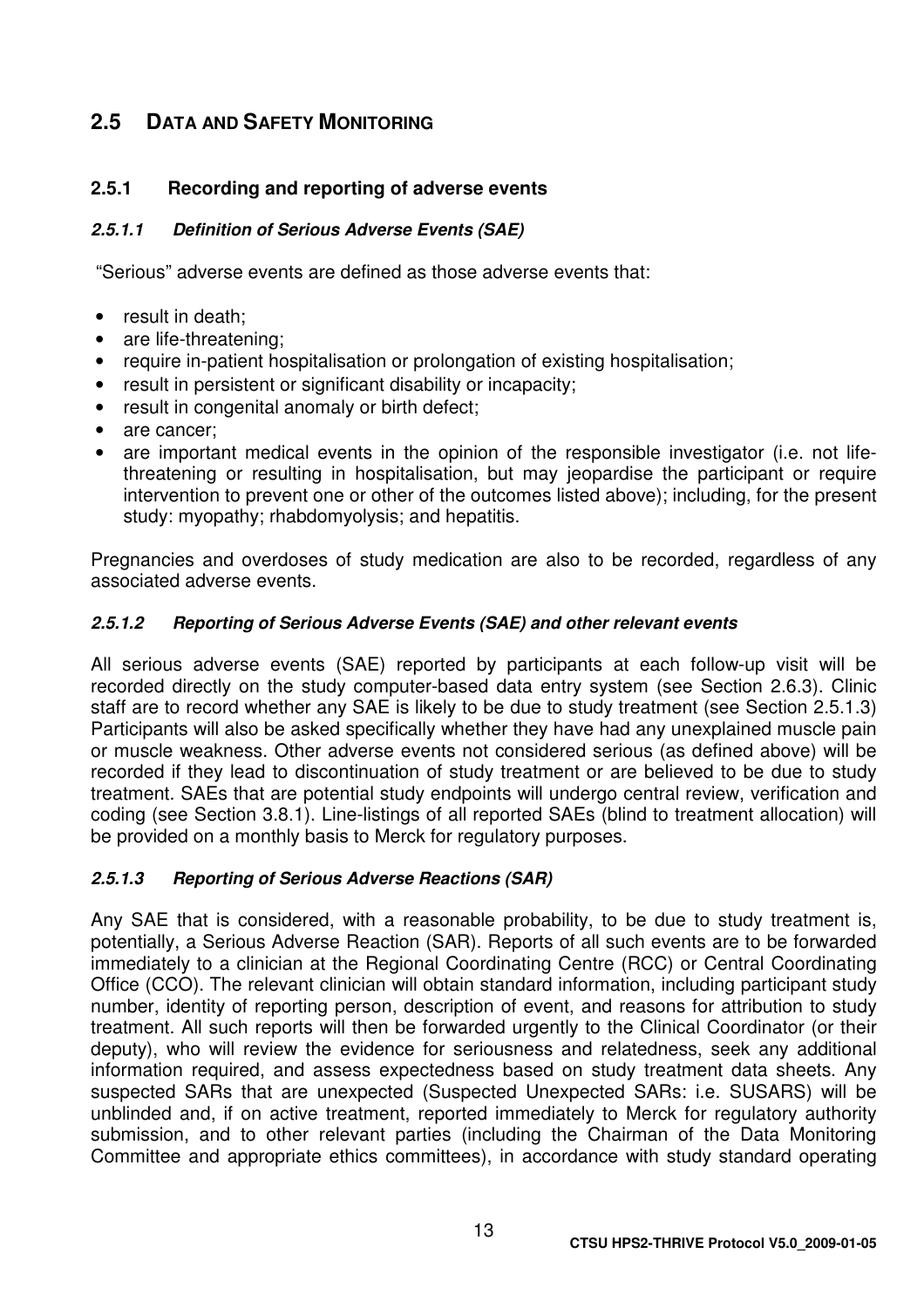procedures (SOPs). All valid expected SARS will be reported unblinded to the Chairman of the Data Monitoring Committee and blinded to Merck.

#### **2.5.1.4 Unblinding of study treatment**

 $\overline{1}$ 

There are 2 main situations in which unblinding of the treatment allocation (ER niacin/laropiprant or placebo) for an individual participant may be warranted:

- when knowledge of the treatment allocation could materially influence the immediate medical management (e.g. after overdose); and
- when the Clinical Coordinator reviews a report of a possible SAR (see Section 2.5.1.3).

Urgent unblinding is available via a 24-hour service at the Clinical Trial Service Unit (CTSU). Requests for unblinding will be reviewed urgently, and authorized, by the CCO on-call clinician.

#### **2.5.2 Interim analyses: role of the Data Monitoring Committee**

During the study, interim analyses of all serious adverse events and other study outcomes will be supplied regularly (e.g. 6-monthly) in strict confidence to the Chairman of the independent Data Monitoring Committee. In the light of these analyses and any other information considered relevant, the Data Monitoring Committee will advise the Steering Committee if, in their view, the randomized comparisons in the study have provided **both** (i) "proof beyond reasonable doubt" that for all, or some specific types of, patients prolonged use of ER niacin/laropiprant is clearly indicated or clearly contraindicated; **and** (ii) evidence that might reasonably be expected to influence materially the patient management of many clinicians who are already aware of the results of other relevant trials. The Steering Committee can then decide whether to modify the study, or to seek additional data. Unless this happens, the Steering Committee, collaborators, study participants, representatives of Merck, and all study staff (except those who provide the confidential analyses to the Data Monitoring Committee) will remain blind to the interim results on mortality and morbidity until the end of the study.

## **2.6 CENTRAL AND REGIONAL COORDINATION OF LOCAL CLINICAL CENTRES**

The Study will be coordinated by the Central Coordinating Office (CCO) based at the Clinical Trial Service Unit (CTSU) of Oxford University, working with 3 Regional Coordinating Centres (RCCs) in the UK, China, and Scandinavia. It is anticipated that the distribution of participants among the three regions will be approximately 8500 from UK, 10,500 from China, and 6000 from Scandinavia. The RCCs will be based at CTSU for the UK, at the Fuwai-Oxford Centre for Cardiovascular Health in Beijing for China, and at the Merck Scandinavian Headquarters in Drammen, Norway, for the Nordic countries (Denmark, Norway, Finland and Sweden). Each RCC will be responsible for selection and funding of Local Clinical Centres (LCCs) within their region, and for the administrative support and monitoring of these LCCs. At each LCC, a Lead

<sup>\*</sup> Appropriate criteria of proof beyond reasonable doubt cannot be specified precisely, but in general a difference of at least 3 standard deviations in an interim analysis of mortality or major morbidity would be needed to justify halting, or modifying, the study prematurely. This criterion has the practical advantage that the exact number of interim analyses is of little importance<sup>26</sup>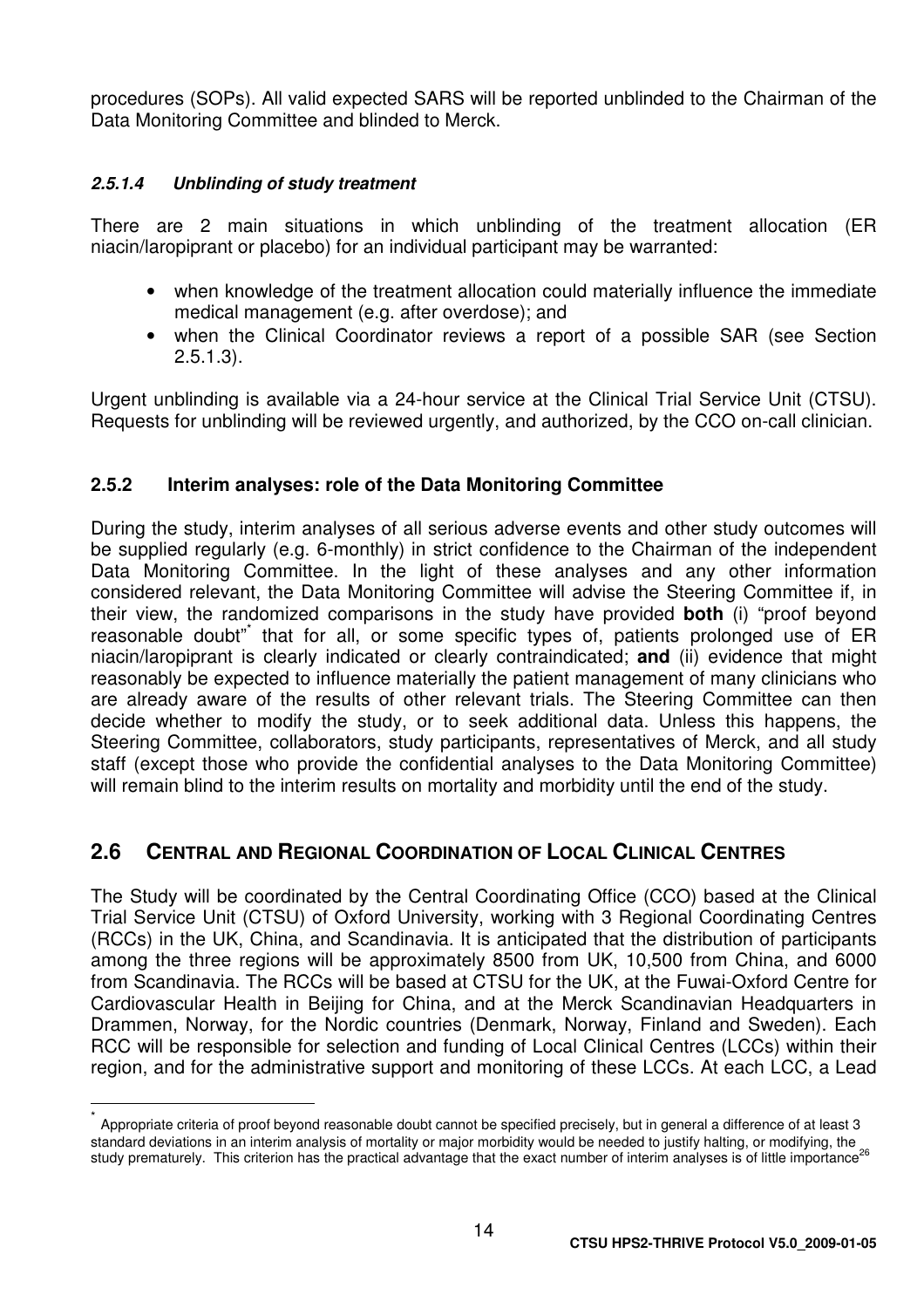Investigator and research nurse/doctor will be responsible for identification, recruitment, and follow-up (Appendix 2).

### **2.6.1 Training and monitoring**

The study will be conducted in accordance with the International Conference on Harmonisation Guidelines for Good Clinical Research Practice (ICH-GCP), the EU Clinical Trial Directive and relevant local, national and international regulations. Prior to initiation of the study at any LCC, the RCC will confirm that the LCC has adequate facilities and resources to carry out the study (and, if considered necessary, a site visit will be undertaken). LCC Lead Investigators and study clinic staff will be provided with materials detailing relevant study procedures for LCCs, and clinic staff will be trained in study methods.

During the study, the relevant RCC and/or the CCO will arrange monitoring visits to study centres as considered appropriate based on perceived training needs and the results of central statistical monitoring of study data. The purpose of these visits will be to help LCC staff to resolve any local problems with the study, to ensure that the study is conducted according to the protocol, and to review study records, data quality and the completeness of follow-up. A report of each visit will be prepared by the study monitor and reviewed by RCC/CCO staff.

#### **2.6.2 Supply of study materials**

Study treatments will be manufactured, packaged, labelled and delivered to each LCC or RCC by Merck. An inventory of study drug supplies will be maintained on the study web-based IT system and will be monitored at the CCO. The LCC Lead Investigator will be responsible for making appropriate arrangements for the storage and dispensing of study treatments, and for the disposal of unused study drug in accordance with study SOPs.

#### **2.6.3 Data management**

All data in the study will be processed electronically using a set of custom-written applications. The LCC clinic staff will use a laptop-based application for performing LCC tasks (including: entering patient data at study visits; randomized treatment allocation; and basic local trial administration), with periodic synchronization of data to central databases. RCC and CCO staff will use a suite of administration applications to manage centres, including messaging between study staff, tracking serious adverse events and blood samples, and central statistical monitoring. Data transfers will be cryptographically secured, and all data will be stored securely. All accesses will require a unique username and password, and any changes to data will require the user to enter their username and password as an electronic signature. Staff will have access restricted to only that functionality and data that is appropriate to their role in the study.

#### **2.6.4 Biological sample assay, transport and storage**

#### **2.6.4.1 Dry chemistry assays in study clinics**

Dry chemistry analysers will be used in all LCC study clinics for eligibility checks at the Screening visit (ALT, CK and creatinine), for immediate total cholesterol measurement at the Titration and Run-in assessments, and for safety analyses during follow-up (ALT and CK).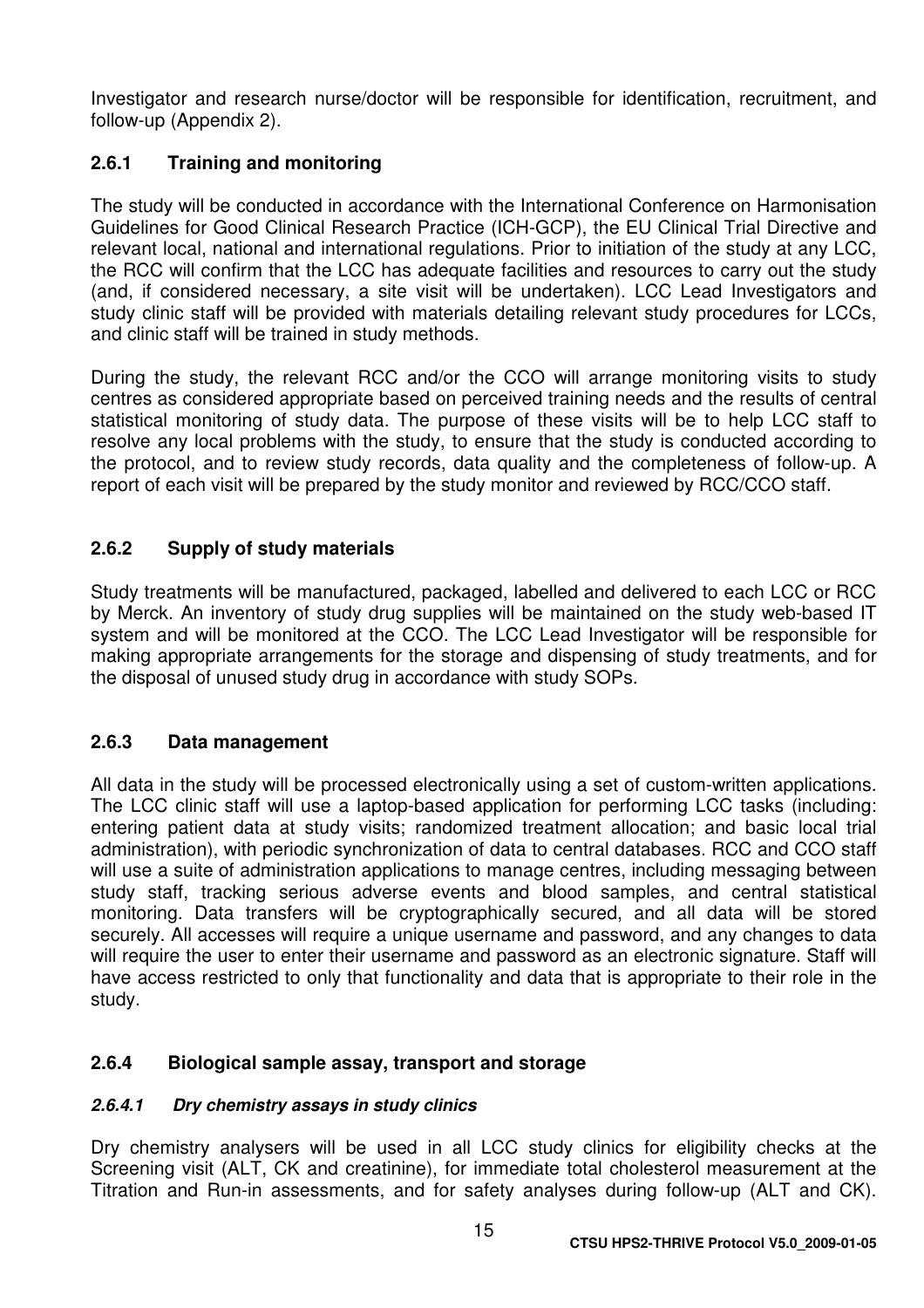Participants on simvastatin alone who have total cholesterol levels ≥3.5 mmol/L at their Titration assessment will have ezetimibe/simvastatin 10/40mg daily substituted for simvastatin alone. Following the Run-in assessment (Section 3.4), the participant's doctor will be informed of the cholesterol measurement on this tailored LDL-lowering regimen so that they may decide whether randomization is appropriate.

#### **2.6.4.2 Sample handling in the UK**

In the UK, blood for central laboratory assays will be collected in the LCC clinic into vacuum tubes and kept cool until the end of each clinic day before being couriered overnight in cool boxes to the central laboratory in CTSU. At the central laboratory, blood samples will be centrifuged and separated for any immediate assays (Appendix 3), and for long-term storage in liquid nitrogen of plasma and white cells. Urine samples collected in the LCC clinic will also be transferred overnight at the end of each clinic day for immediate assay and frozen storage (Appendix 3).

#### **2.6.4.3 Sample handling in China and Scandinavia**

In China and Scandinavia, blood for central laboratory assays will be collected in the LCC clinic into vacuum tubes and kept cool before being centrifuged and separated locally within a day of the clinic visit. Plasma and white cells will be put into bar-coded cryovials for immediate storage below -18<sup>o</sup>C (and transferred to below -40<sup>o</sup>C within 4 weeks). At appropriate intervals, these samples will be collected from the LCCs in China and Scandinavia (by the RCC and CCO respectively) and then transferred as necessary to the central laboratory for relevant assays and for long-term storage in liquid nitrogen. Urine samples collected in the LCC clinic will also be stored locally below -18 $^{\circ}$ C at the LCC and then transferred together with the plasma and the white cells to the central laboratory for assay and frozen storage (Appendix 2).

#### **2.6.5 Source documents and archiving**

"Source documents" for the study constitute the clinic visit records (including blood and urine assay results) held in the study main data store, the additional information obtained on reported outcome measures and other relevant events, death certificates, and drug supply records. These documents will be retained for at least 15 years from the completion of the study in accordance with ICH-GCP. Merck and regulatory agencies will have the right to commission a confidential audit of such records in the CCO, RCCs, and LCCs provided this does not result in unblinding while the study is in progress.

#### **2.6.6 Funding**

This study has been initiated and designed by the independent investigators at the Clinical Trial Service Unit (CTSU) at Oxford University, and the data will be collected, analysed and published independently of the source of funding. Merck will provide a grant to CTSU at the University of Oxford, which will act as Sponsor of this study. This grant will support all central costs of the study, and regional and local costs in UK and China, while the regional and local costs in Scandinavia will be funded separately by Merck.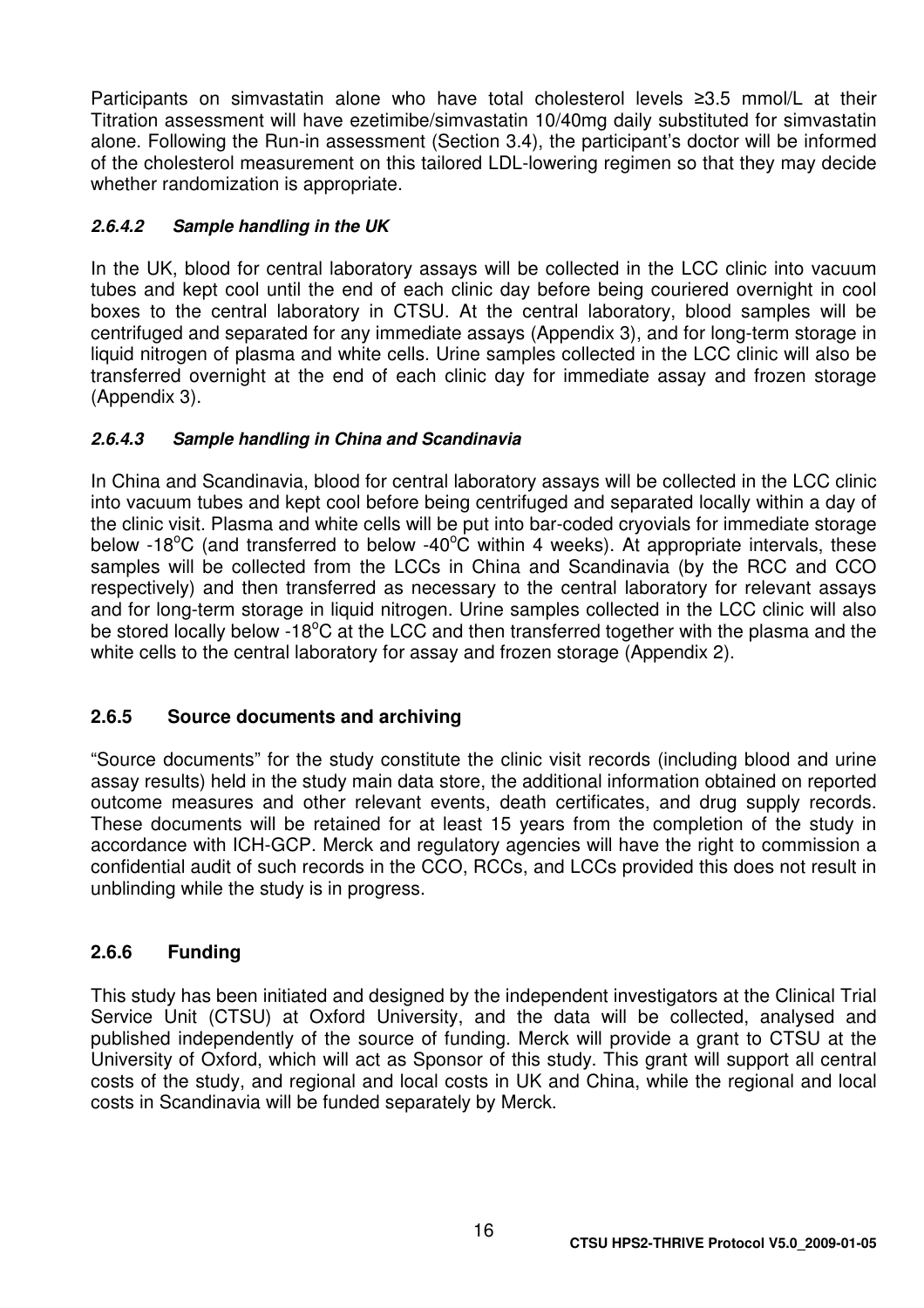#### **2.6.7 Indemnity**

Merck will, at all times, indemnify the study investigators and study staff from claims that may be made against them for any injury sustained by a study participant as a consequence of participation in the study in accordance with this protocol. The indemnity will be outlined in detail in the agreements between the CCO, RCCs and LCCs (and, if required, in a letter from Merck).

#### **2.6.8 Publications, reports and substudies**

Draft copies of any manuscripts will be provided to the Steering and Data Monitoring Committees, the Lead Investigators at each LCC, and all other collaborators (including Merck) for review prior to their submission for publication. Papers will be written in the name of the Collaborative Group, with individual investigators named personally at the end of the report (or, to comply with journal requirements, in web-based material posted with the report). Responsibility for all study publications will rest entirely with the Steering Committee.

Proposals for substudies on patients randomized into the study will be welcomed, but must be approved by the Steering Committee before they begin. In considering such proposals, the Steering Committee will need to be satisfied that the proposed substudy is of a high quality, and that it will not compromise the main study in any way (for example by reducing the recruitment rate or compliance with study treatment).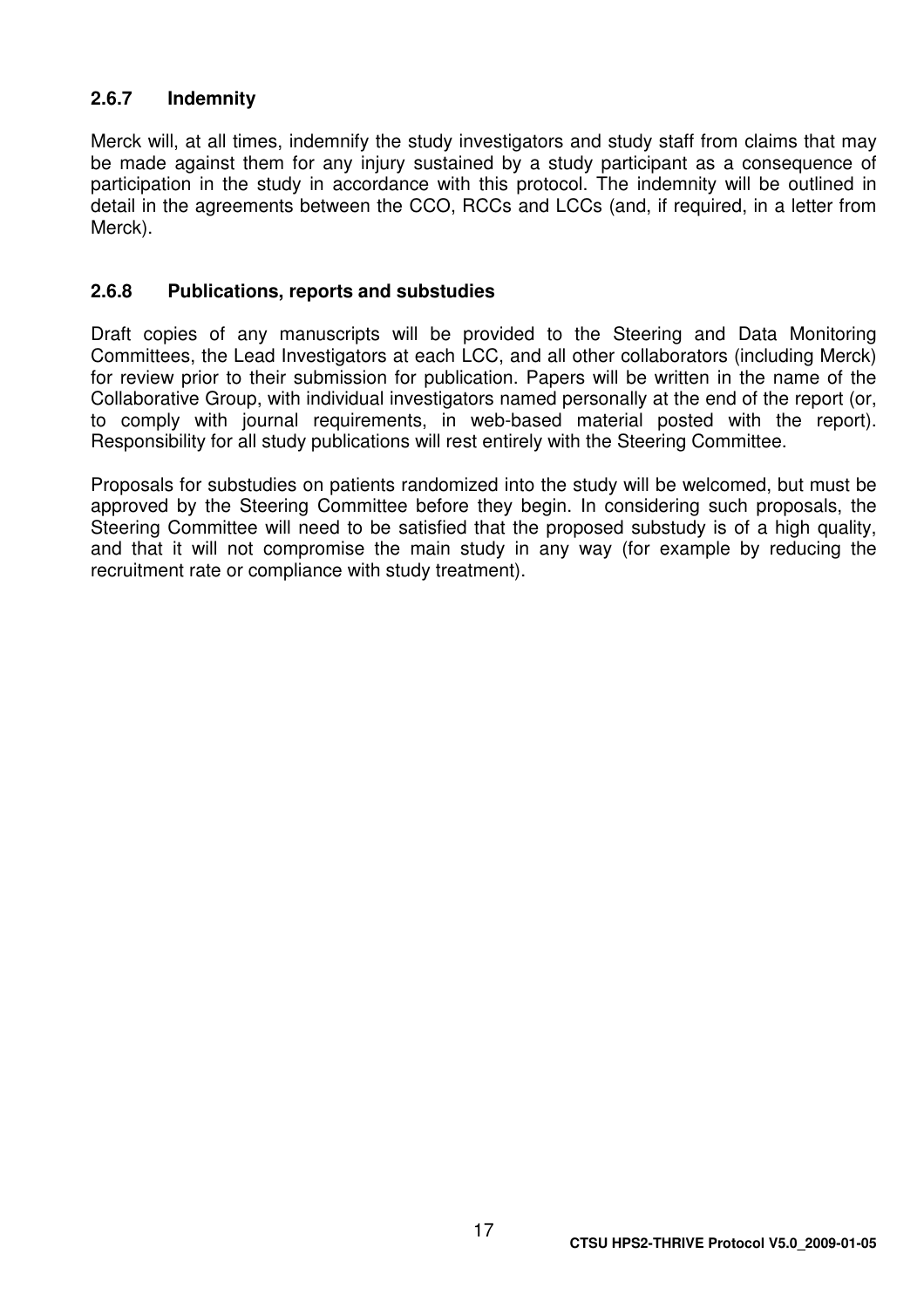# **3 SUMMARY OF PRACTICAL PROCEDURES**

| <b>PRE-SCREENING PHASE</b>                                                                          |                                                                                                                                                 |  |  |  |  |
|-----------------------------------------------------------------------------------------------------|-------------------------------------------------------------------------------------------------------------------------------------------------|--|--|--|--|
| Identify potentially eligible patients (age 50-80 years with vascular disease) from medical records |                                                                                                                                                 |  |  |  |  |
|                                                                                                     | • Invite to attend Screening clinic appointment in local study clinic                                                                           |  |  |  |  |
| <b>RUN-IN PHASE</b>                                                                                 |                                                                                                                                                 |  |  |  |  |
|                                                                                                     | <b>SCREENING VISIT</b>                                                                                                                          |  |  |  |  |
| All participants:                                                                                   |                                                                                                                                                 |  |  |  |  |
|                                                                                                     | • Medical history, relevant current treatment and other eligibility factors recorded                                                            |  |  |  |  |
| $\bullet$                                                                                           | Blood pressure measured                                                                                                                         |  |  |  |  |
|                                                                                                     | • Written informed consent sought from eligible and willing individuals                                                                         |  |  |  |  |
| $\bullet$                                                                                           | Blood sample taken for dry chemistry assay of ALT, CK and creatinine                                                                            |  |  |  |  |
|                                                                                                     | • Consenting patients asked to stop non-study statin or ezetimibe                                                                               |  |  |  |  |
|                                                                                                     | Depending on participant's previously prescribed treatment:                                                                                     |  |  |  |  |
|                                                                                                     | • Dry chemistry for total cholesterol                                                                                                           |  |  |  |  |
|                                                                                                     | • Fasting blood sample for central laboratory glucose, HbA1c creatinine, detailed lipid assays and storage                                      |  |  |  |  |
|                                                                                                     | • Urine for albumin/creatinine ratio and storage                                                                                                |  |  |  |  |
|                                                                                                     | Appointment scheduling and drug issuing depending on participant's LDL-lowering therapy +/- total cholesterol                                   |  |  |  |  |
|                                                                                                     | If simvastatin 40 mg issued, next visit scheduled in 4 weeks (Titration visit)                                                                  |  |  |  |  |
|                                                                                                     | • If ezetimibe/simvastatin 10/40mg issued, next visit in 4 weeks (Run-in assessment)                                                            |  |  |  |  |
|                                                                                                     | • If ER niacin/laropiprant (plus simvastatin 40mg +/- ezetimibe 10mg) issued, next visit in 8 weeks                                             |  |  |  |  |
|                                                                                                     | (Randomization visit) and patient's doctor (and/or investigator) informed about the total cholesterol level                                     |  |  |  |  |
|                                                                                                     | TITRATION VISIT; only for patients started on simvastatin 40mg daily at Screening                                                               |  |  |  |  |
| All participants                                                                                    |                                                                                                                                                 |  |  |  |  |
|                                                                                                     | • Serious adverse events, compliance, and changes to non-study medication recorded                                                              |  |  |  |  |
|                                                                                                     | Fasting blood sample for dry chemistry total cholesterol & ALT                                                                                  |  |  |  |  |
|                                                                                                     | Fasting blood sample for central laboratory glucose, HbA1c creatinine, detailed lipid assays and storage                                        |  |  |  |  |
|                                                                                                     | • Urine for albumin/creatinine ratio and storage                                                                                                |  |  |  |  |
|                                                                                                     | If total cholesterol ≥3.5 mmol/L:                                                                                                               |  |  |  |  |
|                                                                                                     | • Ezetimibe/simvastatin 10/40 mg issued and appointment scheduled in 4 weeks (Run-in assessment)                                                |  |  |  |  |
|                                                                                                     | If total cholesterol $<$ 3.5 mmol/L:                                                                                                            |  |  |  |  |
|                                                                                                     | • ER niacin/laropiprant plus simvastatin 40mg issued, next visit in 8 weeks (Randomization visit)                                               |  |  |  |  |
|                                                                                                     | • Patient's doctor (and/or investigator) informed about the total cholesterol level                                                             |  |  |  |  |
|                                                                                                     | RUN-IN ASSESSMENT; only for patients started on ezetimibe/simvastatin at Screening or Titration visit                                           |  |  |  |  |
|                                                                                                     | Serious adverse events, compliance, and changes to non-study medication recorded                                                                |  |  |  |  |
|                                                                                                     | Fasting blood sample for dry chemistry total cholesterol & ALT                                                                                  |  |  |  |  |
|                                                                                                     | Fasting blood sample for central laboratory glucose, HbA1c creatinine, detailed lipid assays and storage                                        |  |  |  |  |
|                                                                                                     | • Urine for albumin/creatinine ratio and storage                                                                                                |  |  |  |  |
|                                                                                                     | • Run-in treatment provided to eligible and consenting patients:                                                                                |  |  |  |  |
|                                                                                                     | Active ER niacin/laropiprant 1 g: 1 tablet daily for 4 wks then 2 tablets daily for 4 wks                                                       |  |  |  |  |
|                                                                                                     | Simvastatin 40 mg or ezetimibe/simvastatin 10/40 mg daily (as required) continued                                                               |  |  |  |  |
|                                                                                                     | Randomization visit appointment scheduled for 8 weeks later                                                                                     |  |  |  |  |
|                                                                                                     | Participant's doctor (and/or investigator) informed of total cholesterol level                                                                  |  |  |  |  |
|                                                                                                     | <b>RANDOMIZATION VISIT (0 MONTHS)</b>                                                                                                           |  |  |  |  |
|                                                                                                     |                                                                                                                                                 |  |  |  |  |
|                                                                                                     | All non-study treatments and serious adverse events during Run-in recorded                                                                      |  |  |  |  |
| ٠                                                                                                   | Final check of compliance and eligibility                                                                                                       |  |  |  |  |
|                                                                                                     | Height, weight, and waist circumference recorded                                                                                                |  |  |  |  |
|                                                                                                     | Non-fasting blood sample taken for dry chemistry ALT, and for central lipid assay and frozen storage<br>Randomization via study clinic computer |  |  |  |  |
|                                                                                                     | Randomly allocated calendar-packed treatment provided to patient:                                                                               |  |  |  |  |
|                                                                                                     | Active ER niacin/laropiprant 1 g or matching placebo: 2 tablets daily                                                                           |  |  |  |  |
|                                                                                                     | Simvastatin 40 mg or ezetimibe/simvastatin 10/40 mg daily continued                                                                             |  |  |  |  |
|                                                                                                     | Follow-up visit appointment scheduled for 3 months' time                                                                                        |  |  |  |  |
|                                                                                                     | • Participant's doctor informed of patient's randomization                                                                                      |  |  |  |  |
|                                                                                                     | FOLLOW-UP VISITS AT 3 and 6 MONTHS, THEN 6-MONTHLY                                                                                              |  |  |  |  |
|                                                                                                     | • Serious adverse events, compliance, and changes to non-study medication recorded (plus blood pressure,                                        |  |  |  |  |
|                                                                                                     | waist and weight, measured at 1 year and final visit)                                                                                           |  |  |  |  |
|                                                                                                     | Reasons for non-compliance and any non-serious adverse events attributed to study treatment recorded                                            |  |  |  |  |
|                                                                                                     | Non-fasting blood sample for safety assays (and, in 5% of participants annually and all participants at median                                  |  |  |  |  |
|                                                                                                     | 1 year and at final visit, for lipid assays, HbA1c, creatinine and frozen storage)                                                              |  |  |  |  |
|                                                                                                     | • Follow-up treatment pack dispensed, and next Follow-up visit scheduled                                                                        |  |  |  |  |
|                                                                                                     | <b>MONITORING OF SAFETY AND EFFICACY</b>                                                                                                        |  |  |  |  |
|                                                                                                     | Central monitoring of blood results and adverse events (with Early Recall visits to monitor any problems)                                       |  |  |  |  |
|                                                                                                     | Further details on relevant outcomes sought from participant's doctor (and, if necessary, other sources)                                        |  |  |  |  |
| $\bullet$                                                                                           | Relevant events confirmed centrally blind to treatment allocation                                                                               |  |  |  |  |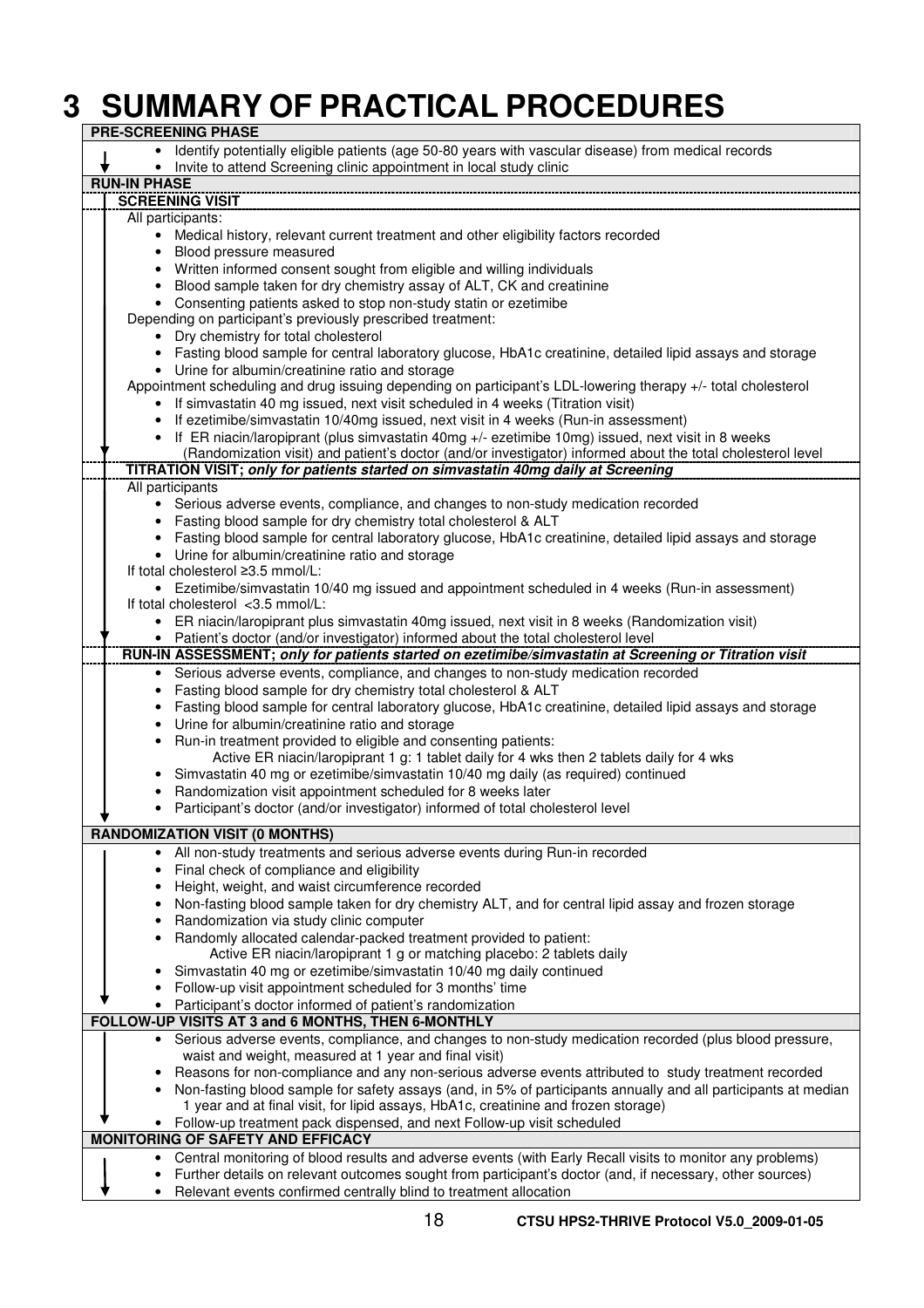## **3.1 ELIGIBILITY FOR THE STUDY**

Patients are eligible for randomization into HPS2-THRIVE if: (i) inclusion criteria are satisfied whilst no exclusion criterion applies; and (ii) their own doctor does not consider there to be a definite indication for, or contraindication to, niacin.

#### **3.1.1 Inclusion criteria**

- History of myocardial infarction; or
- Cerebrovascular atherosclerotic disease (history of presumed ischaemic stroke, transient ischaemic attack or carotid revascularisation); or
- Peripheral arterial disease (i.e. intermittent claudication or history of revascularisation); or
- Diabetes mellitus with any of the above or with other evidence of symptomatic coronary heart disease (i.e. stable or unstable angina, or a history of coronary revascularisation or acute coronary syndrome).

#### **3.1.2 Exclusion criteria**

- Age <50 or >80 years at invitation to Screening;
- Less than 3 months since presentation with acute myocardial infarction, coronary syndrome or stroke (but such patients may be entered later, if appropriate);
- Planned revascularisation procedure within 3 months after randomization (but such patients may be entered later, if appropriate);
- Definite history of chronic liver disease, or abnormal liver function (i.e. ALT >1.5xULN). (Note: Patients with a history of acute hepatitis are eligible provided this ALT limit is not exceeded);
- Breathlessness at rest for any reason;
- Severe renal insufficiency (i.e. creatinine >200 umol/L);
- Evidence of active inflammatory muscle disease (e.g. dermatomyositis, polymyositis), or CK >3xULN;
- Previous significant adverse reaction to a statin, ezetimibe, niacin or laropiprant;
- Active peptic ulcer disease;
- Concurrent treatment with:
	- o fibric acid derivative ("fibrate")
	- o niacin (nicotinic acid) at doses more than 100 mg daily
	- o ezetimibe in combination with either simvastatin 80 mg, or atorvastatin 20-80 mg, or rosuvastatin 10-40 mg daily
	- o any potent CYP3A4 inhibitor, including: macrolide antibiotics (erythromycin, clarithromycin, telithromycin); systemic use of imidazole or triazole antifungals (e.g. itraconazole, ketoconazole); protease inhibitors (antiretroviral drugs for HIV infection); and nefazodone
	- o ciclosporin
	- o amiodarone
	- o verapamil
	- o danazol

(Note: Patients who are temporarily taking such drugs may be re-screened when they discontinue them, if considered appropriate.);

• Known to be poorly compliant with clinic visits or prescribed medication;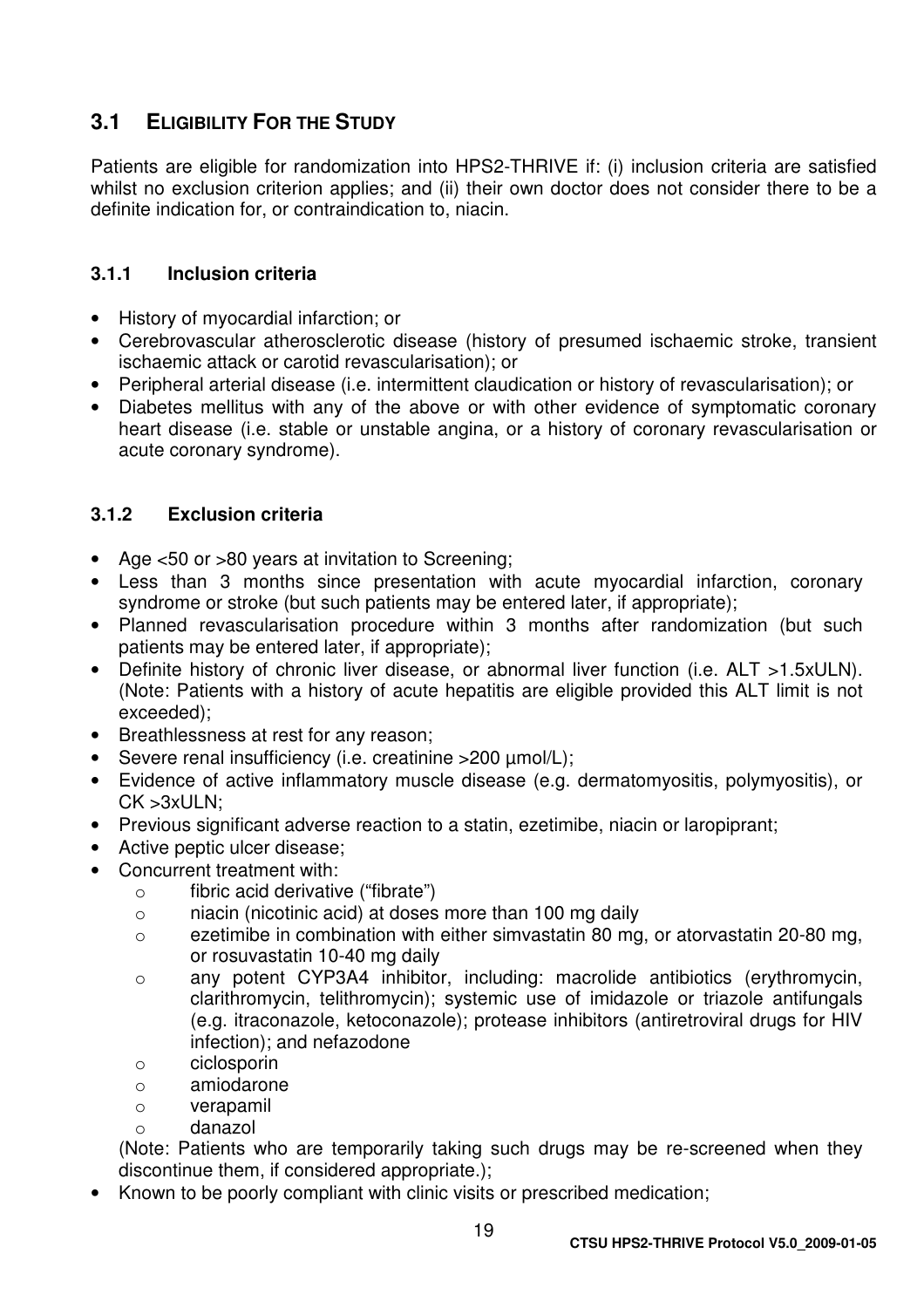• Medical history that might limit the individual's ability to take trial treatments for the duration of the study (e.g. severe respiratory disease, history of cancer or evidence of spread within last 5 years other than non-melanoma skin cancer, or recent history of alcohol or substance misuse)

The study does not pre-specify any blood lipid thresholds in order to determine eligibility. Instead, the decision about whether a particular patient is potentially eligible for randomization is to be made by the patient's own doctor. Following the Run-in assessment, a participating patient's doctor would be provided with a total cholesterol value taken while the patient was using the LDL-lowering regimen (i.e. simvastatin 40 mg or ezetimibe/simvastatin 10/40 mg daily) that would be supplied during the trial. The Steering Committee will review any relevant trial results or guidelines that emerge during the course of the study, and can re-consider the need for further communication with participants' and their doctors should this become appropriate.

## **3.2 SCREENING VISIT**

### **3.2.1 Assessment of relevant medical history and eligibility**

Potentially eligible individuals will be given information about the study and invited to attend a Screening Visit. At the Screening Visit, relevant medical history and other factors pertinent to eligibility will be recorded directly onto the Screening Visit Form on the study clinic IT system. The LCC clinic staff will check inclusion and exclusion criteria, and record relevant current medication and blood pressure. (N.B. Any potential problems that might require further investigation or treatment may be brought to the attention of the patient's own doctor by clinic staff.)

#### **3.2.2 Invitation to participate and standardization of LDL-lowering therapy**

Patients who appear to be eligible will have the study explained to them by the clinic staff, using the Patient Information Leaflet as a basis for discussion. Patients will have an opportunity to initiate discussion, and have time to think about their participation in the study, perhaps after discussing it first with their family, primary care physician, or a local physician. (Eligible patients who choose to do this will be asked to attend a repeat Screening visit within a few weeks.) Patients will be discouraged from participating if it is thought unlikely that they would be willing and able to continue attending Follow-up visits for at least 4 years.

Potentially eligible patients who agree to participate will be asked to provide written informed consent. Blood pressure will be measured and a blood sample taken for immediate dry chemistry analysis of ALT, creatine kinase (CK) and creatinine. Any prescribed statin therapy or ezetimibe will be stopped (although resin therapy may be continued). Eligible patients taking simvastatin 40 mg alone or in combination with ezetimibe 10 mg for at least 4 weeks prior to Screening will also have an immediate dry chemistry total cholesterol measured. Depending on their cholesterol level or on their previous LDL-lowering therapy, these patients would then be managed according to the Titration (Section 3.3.2) or the Run-in assessment (Section 3.4).

For all other eligible patients, the LCC clinic staff will dispense 5 weeks' supply of calendarpacked simvastatin 40 mg daily or, if already taking ezetimibe or more than the equivalent of simvastatin 40 mg (i.e. simvastatin 80 mg, atorvastatin 20-80 mg or rosuvastatin 10-40 mg),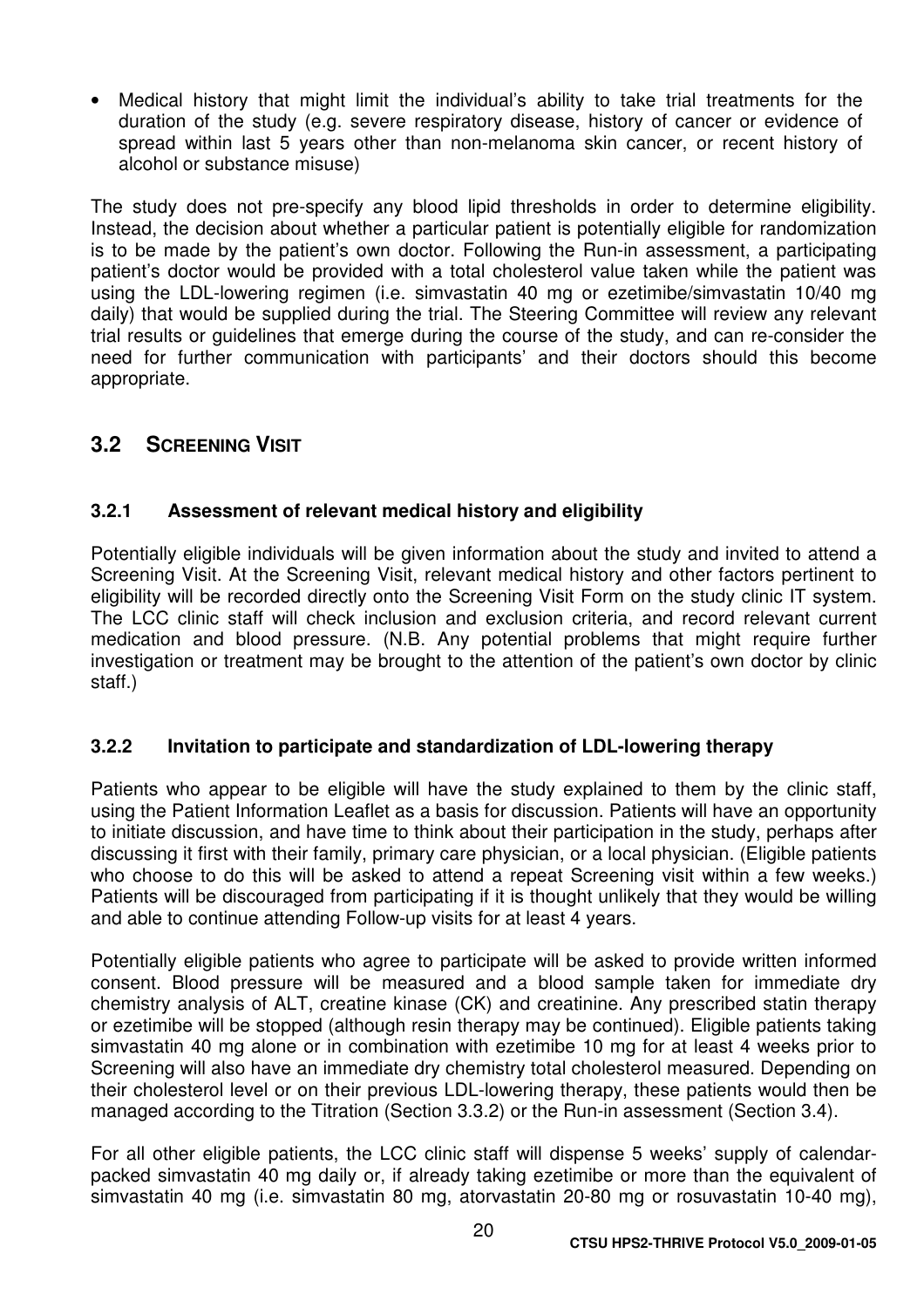calendar-packed ezetimibe/simvastatin 10/40 mg daily. (N.B. No patient will be given LDLlowering therapy likely to be less effective than their current regimen.) For patients on oral anticoagulants, the managing doctor will be advised to check the international normalised ratio (INR) about one week after starting the study LDL-lowering therapy. An appointment will be made for the participant's next visit in about 4 weeks, and the participant will be asked to fast for that visit.

## **3.3 TITRATION VISIT**

#### **3.3.1 Reviewing eligibility and compliance**

Only participants started on simvastatin 40 mg daily alone at the Screening visit will have this Titration visit. These patients will be asked if they have experienced myocardial infarction, arterial revascularisation, stroke, other serious adverse event (SAE) or any other significant problems since the Screening visit (if appropriate). Any SAE considered to be due to study treatment (i.e. possible serious adverse reaction [SAR]) is to be discussed immediately with a RCC/CCO clinician for expedited reporting (see Section 2.5.1.3). Changes to relevant nonstudy treatment will be sought, and compliance with the supplied simvastatin reviewed. Information will be recorded directly into the study clinic IT system (which is designed to obtain complete information and prompt appropriate actions).

#### **3.3.2 Up-titration of LDL-lowering therapy (as required)**

Compliant participants who have not experienced a vascular event or other significant problem since their Screening Visit, and are not on a contraindicated drug, will have a fasting blood sample taken for immediate dry chemistry measurement of total cholesterol in the clinic. Participants on simvastatin alone with total cholesterol <3.5 mmol/L will proceed straight into their Run-in Visit (see below: Section 3.4). Those with total cholesterol ≥3.5 mmol/L will be provided with 5 weeks' supply of calendar-packed combination tablets of ezetimibe/simvastatin 10/40 mg daily (with the previously supplied simvastatin alone packs retrieved), and an appointment will be made for the Run-in Visit in about 4 weeks (with participants again asked to fast for that visit).

## **3.4 RUN-IN VISIT**

#### **3.4.1 Reviewing eligibility and compliance**

All participants will have a Run-in assessment. If patients attend a Run-in visit after a Screening or Titration visit they will be asked if they have experienced myocardial infarction, arterial revascularisation, stroke, other SAE or any other significant problems since the previous visit. Any SAE considered to be due to study treatment (i.e. possible SAR) is to be discussed immediately with a RCC/CCO clinician for expedited reporting (see Section 2.5.1.3). Changes to non-study treatment will be sought, and compliance with the supplied simvastatin or ezetimibe/simvastatin reviewed. Information will be recorded directly onto the Run-in Visit Form on the study clinic IT. N.B. The Run-in assessment will be made at the same time as the Screening visit for those patients who either: (a) are already taking simvastatin 40 mg daily and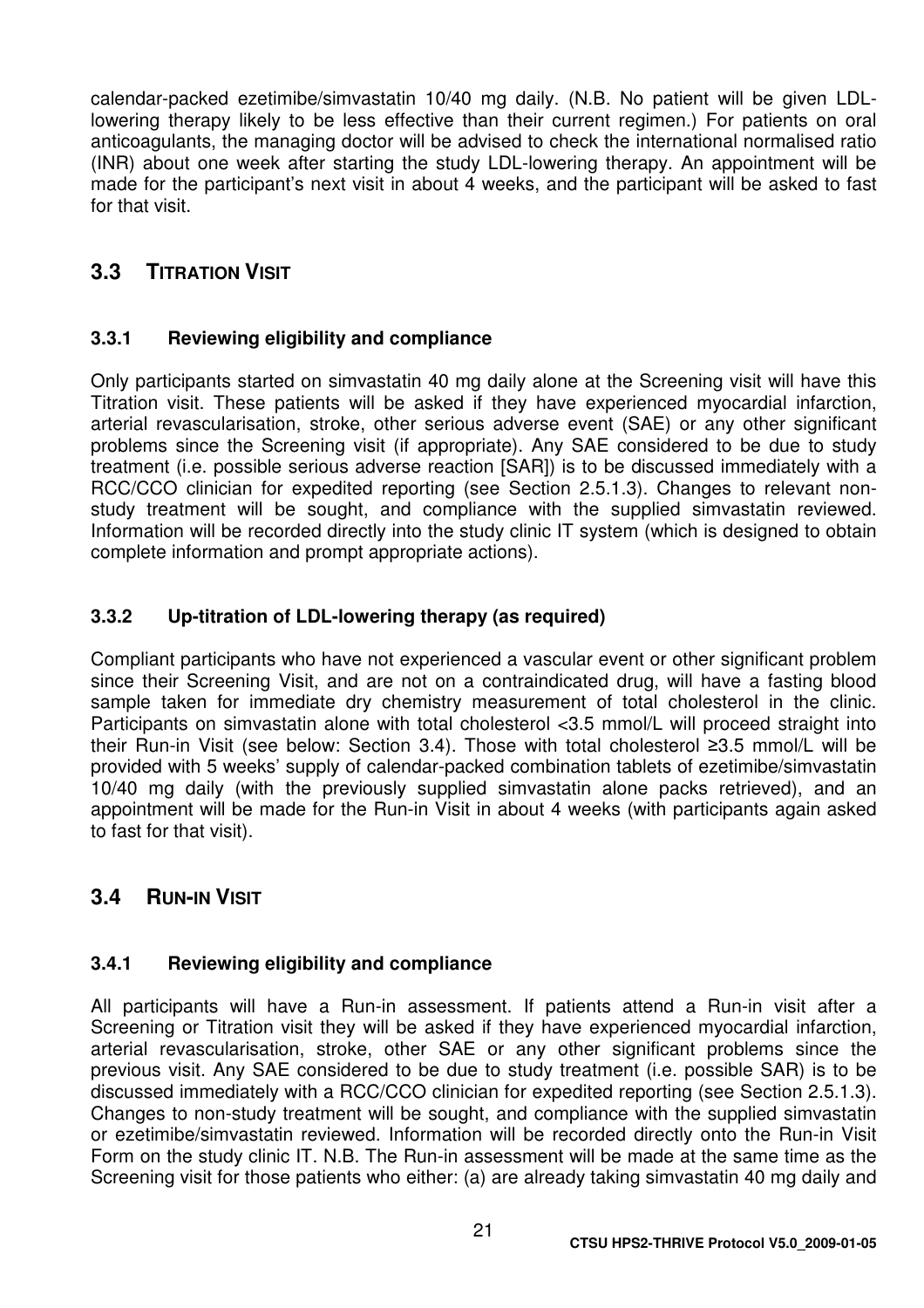have a total cholesterol <3.5 mmol/l; or (b) are already taking ezetimibe/simvastatin 10/40 mg daily.

### **3.4.2 Collection of blood and urine samples**

Compliant participants who have not experienced a vascular event or other significant problem since their previous study clinic visit, and are not on a contraindicated drug, will have a fasting blood sample taken for immediate dry chemistry measurement of total cholesterol and ALT in the clinic (and in the UK, for central full blood count). ALT must be ≤2xULN to remain eligible. Samples will then be processed (Section 2.6.4.2 and 2.6.4.3) for later transportation to the central laboratory for detailed baseline assays (e.g. full lipid profile, glucose, creatinine, glycosylated haemoglobin and full blood count: Appendix 3) and long-term frozen storage. Urine samples will also be collected for central assay of albumin/creatinine ratio and long-term storage.

### **3.4.3 Continuing LDL-lowering treatment and starting ER niacin/laropiprant**

All willing and compliant participants will be given a further 10 weeks' supply of their calendarpacked appropriate LDL-lowering therapy (i.e. simvastatin alone or ezetimibe/simvastatin as required). In addition, participants will be provided with 10 weeks of calendar-pack treatment containing active ER niacin/laropiprant 1 g tablets: one tablet daily for the first 4 weeks, and 2 tablets daily for the subsequent 4 weeks. An appointment will be made for the Randomization Visit in about 8 weeks.

#### **3.4.4 Review of eligibility and LDL cholesterol control by patient's own doctor**

The pre-randomization phase is intended to help identify, and exclude before randomization those patients who would be unlikely to comply with long-term study treatment and follow-up. The Run-in period also allows eligibility checks of relevant safety and lipid blood assays before deciding on randomization. The patient's doctor will be provided with the lipid values from the Run-in Visit following at least 4 weeks on the required LDL-lowering regimen (simvastatin 40 mg or ezetimibe/simvastatin 10/40 mg daily) that would be supplied during the trial. The doctor would be asked to indicate whether, in his or her view, these blood results (or any other factor) make the patient unsuitable for entry into the randomized phase of the study.

## **3.5 RANDOMIZATION VISIT (0 MONTHS)**

#### **3.5.1 Final check of eligibility and compliance before randomization**

Participants who attend their Randomization Clinic appointment will be asked if they have experienced myocardial infarction, arterial revascularisation (coronary or non-coronary), stroke, other SAE or any other significant problems during the Run-in period and whether any arterial revascularisation procedure is planned within 3 months. Any SAE considered to be due to study treatment (i.e. possible SAR) is to be discussed immediately with a RCC/CCO clinician for expedited reporting (see Section 2.5.1.3). Changes to non-study treatment will be sought, and compliance with Run-in treatment checked (at least 90% of scheduled study treatment should have been taken). Height, weight, and waist circumference will be measured. Details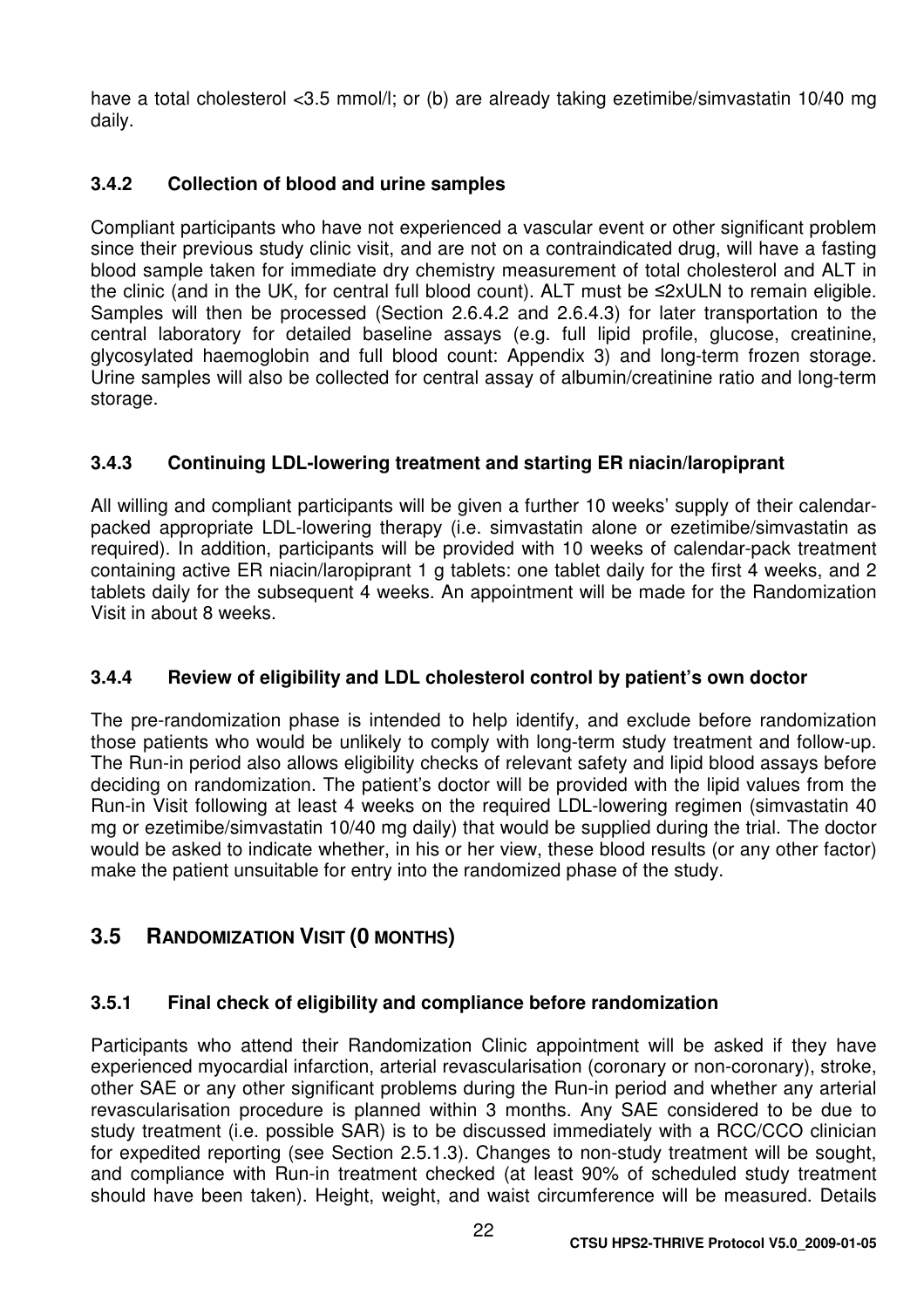will be recorded directly onto the Randomization Form on the clinic IT system (which is designed to obtain complete information and prompt appropriate actions). Compliant patients who have not experienced a vascular event or other significant problem during Run-in including new or unexplained muscle symptoms and are not on a contraindicated drug, will be asked if they are still willing to take study treatment for at least 4 years. If so, a non-fasting blood sample will be collected for immediate dry chemistry analysis of ALT (must be ≤2xULN to remain eligible), and processed (see Section 2.6.4) for transportation to the central laboratory.

#### **3.5.2 Random allocation of study treatment**

Eligible and consenting individuals will be allocated ER niacin/laropiprant or placebo using a minimised randomization program on the clinic IT system that helps maximize balance between the treatment groups with respect to prognostically important variables (including age, gender, history of prior disease, smoking status, lipid levels, blood pressure, ethnic origin and history of prior statin use)<sup>25</sup>. Patients will be allocated a numbered treatment pack containing a 7-month calendar-packed supply of one of the following study regimens:

- Two tablets daily of active ER niacin/laropiprant (each containing extended-release niacin 1 g combined with laropiprant 20 mg daily); or
- Two tablets daily of placebo ER niacin/laropiprant

The numbered treatment packs will be dispensed to the patient by the LCC clinic staff or by the local hospital pharmacy. Participants will also receive a 7-month supply of calendar-packed simvastatin 40 mg daily or ezetimibe/simvastatin 10/40 mg daily (as determined during Run-in). For patients on oral anticoagulants, the managing doctor will be advised to check the patient's international normalised ratio (INR) about one week after starting randomized therapy. An appointment for the first post-randomization Follow-up Visit will then be allocated by the study staff, with guidance from the clinic IT system. The patient's doctor(s) will be notified that the patient has been randomized into the study.

## **3.6 FOLLOW-UP VISITS (3 AND 6 MONTHS AND THEN 6-MONTHLY)**

#### **3.6.1 Recording adverse events and compliance**

Following randomization patients are scheduled to attend Follow-up visits at 3 and 6 months, and then 6-monthly for a median of at least 4 years. At each visit, details of all hospital admissions, other SAEs, unexplained muscle pain or weakness, and non-serious adverse events attributed to study treatment will be sought. Any SAE considered to be due to study treatment (i.e. possible SAR) is to be discussed immediately with a RCC/CCO clinician for expedited reporting (see Section 2.5.1.3). Changes to non-study treatment will be recorded, and compliance with treatment reviewed. For patients who discontinue study treatment, the reasons for doing so will be recorded. At one year and at the final study visit, blood pressure, waist and weight will also be measured. Details will be recorded directly onto the Follow-up Form on the clinic IT system.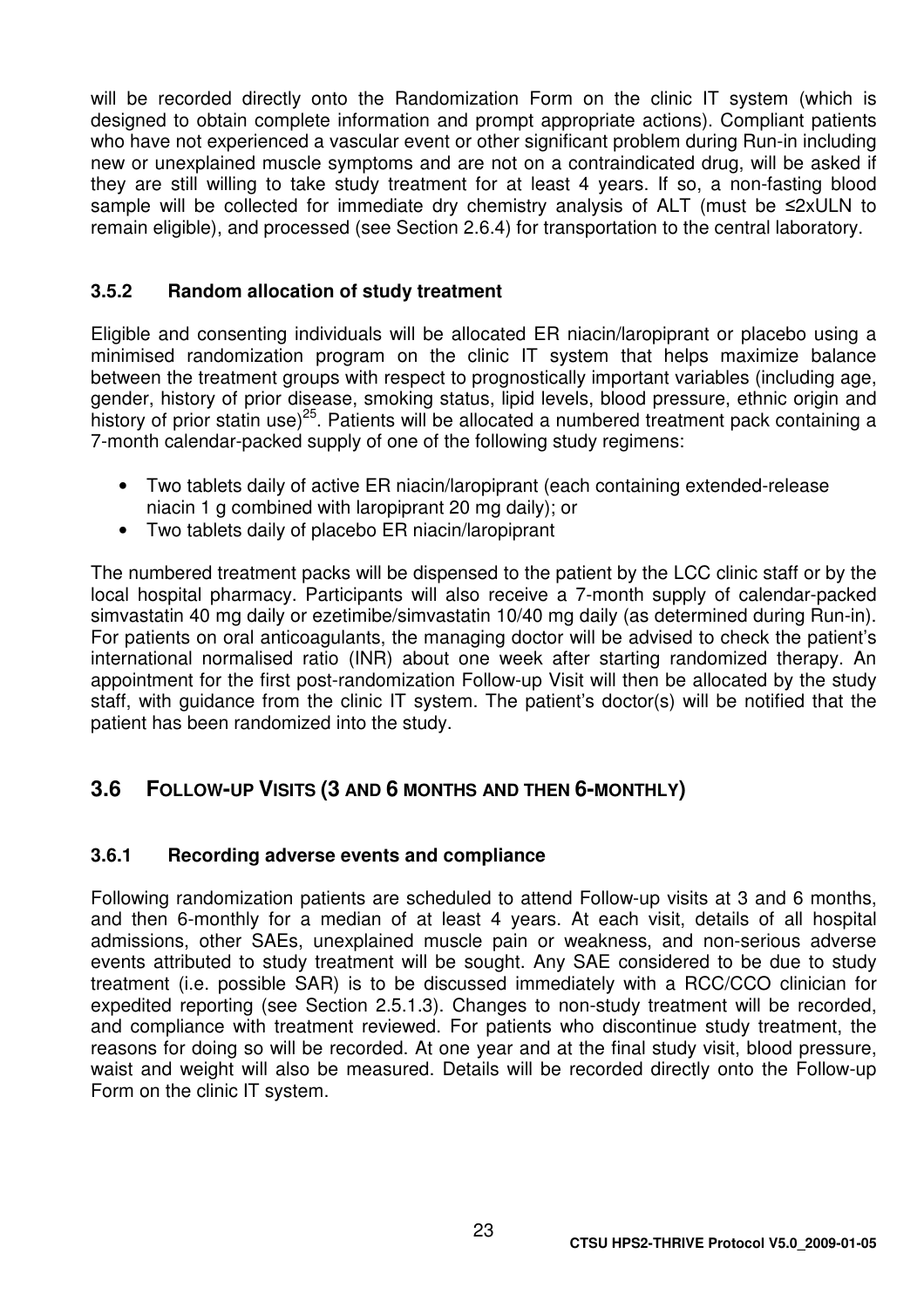## **3.6.2 Blood sampling, and dispensing of study treatment**

At each Follow-up visit, a non-fasting blood sample will be taken for immediate dry chemistry analysis of ALT. If ALT>3x ULN or symptoms suggestive of possible hepatitis (e.g. nausea, jaundice, lethargy or malaise) with ALT>2x ULN then additional liver function assays are to be done (see Section 3.7.1.1). Irrespective of new or unexplained muscle symptoms if ALT >1.5x ULN or participant has new or unexplained muscle pain then creatine kinase (CK) is be measured. If a participant has muscle symptoms with ALT <1.5x ULN, myopathy is unlikely, but CK will be measured if any symptoms are present. Participants attending their first follow-up visit in the UK will also have a blood sample taken for central laboratory full blood count and HbA1c. Among a random 5% sample of patients annually, and all patients at median follow-up of one year and at the final visit, LCC Clinic staff will be prompted by the clinic IT system to take additional non-fasting blood and urine samples for central laboratory assays and storage (see Section 2.6.4). Provided continued study treatment remains appropriate, participants will be given a further 7-month supply of their allocated study treatment and any previously allocated treatment retrieved. An appointment will then be made for their next scheduled Follow-up visit in about 6 months.

### **3.6.3 Follow-up for randomized patients not attending study clinics**

All study patients, irrespective of whether they continue to take study treatment, will be encouraged to attend routine Follow-up clinic visits. If, however, a patient becomes unwilling or unable to attend then LCC Clinic staff will telephone the patient at the time of each of their scheduled Follow-up clinics and complete the necessary Follow-up form on the clinic IT system. If this is not possible, then RCC staff will attempt to check a patient's progress by direct correspondence with the patient's own doctors. Participants who stop attending study visits will be asked to discontinue all study treatment (if safety monitoring of blood is no longer possible).

## **3.7 EARLY RECALL VISITS AND MODIFYING STUDY TREATMENT**

## **3.7.1 Early Recall Visits: Monitoring significant biochemical or other problems**

An Early Recall Visit may be arranged for any participant who requires review outside their planned visit schedule. Examples of circumstances where this may be necessary include the assessment of abnormal values in safety bloods from routine Follow-up visits, and review of symptoms believed by the participant to be related to study treatment. As at routine study visits, the results of blood tests performed at Early Recall visits will be entered by LCC staff into the clinic IT system and these will be monitored centrally by the clinical staff at the CCO and RCCs and in accordance with the study SOPs.

#### **3.7.1.1 Monitoring elevated liver transaminases**

Asymptomatic elevation of ALT >3xULN is to result in an Early Recall visit in 1 week, while ALT >2x but <3xULN is to be checked within about 3 weeks. In an asymptomatic patient with two consecutive ALT >3xULN study medication (ER niacin/laropiprant or placebo and simvastatin±ezetimibe) is to be stopped temporarily. Symptoms suggestive of hepatitis (e.g. nausea, jaundice, lethargy or malaise) with ALT >2xULN or any ALT >3xULN are to result in dry chemistry analysis of bilirubin and alkaline phosphatase and an Early Recall visit in 1 week.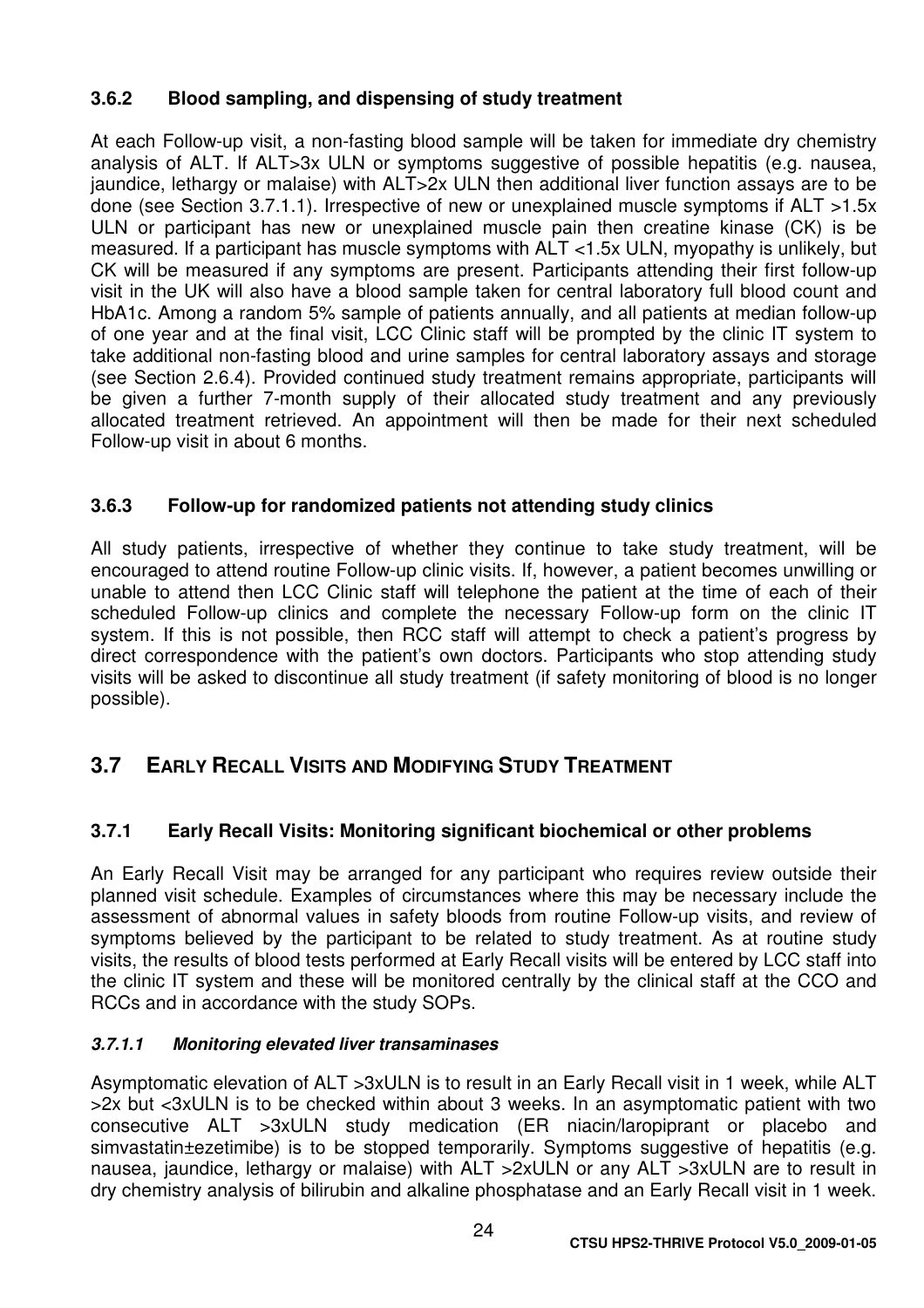If symptoms persist and repeat ALT >2xULN then study medication (ER niacin/laropiprant/placebo and simvastatin±ezetimibe) is to be stopped temporarily. ALT is to be checked again at an Early Recall visit in about 6 weeks and study treatments stopped permanently if still >3xULN. On the other hand, if ALT <3xULN then study treatments can be restarted after review by one of the RCC or CCO clinicians, with a further 2 Early Recall visits at 4-weekly intervals at which ALT must remain <3xULN (otherwise study treatment is to be stopped permanently).

#### **3.7.1.2 Monitoring elevated creatine kinase**

Management of abnormal creatine kinase (CK) results is to be as follows:

CK>10xULN: Patients with CK>10xULN plus unexplained muscle pain or weakness have myopathy (by definition), and will be instructed to stop all study medication (i.e. ER niacin/laropiprant/placebo and simvastatin±ezetimibe) permanently. An Early Recall visit is to be arranged within about 1 week for blood safety checks, with 3-weekly Early Recall visits (or referral to the participant's own doctor) until CK reverts to normal (i.e. ≤3xULN). Appropriate advice will be provided to the managing doctors.

Asymptomatic CK>10xULN will be checked within about one week while continuing study treatment. If repeat CK <5xULN then study treatment may continue, but if CK remains >10xULN both study treatments simvastatin±ezetimibe and ER niacin/laropiprant or placebo will be stopped permanently. CK is then to be checked again at an Early Recall visit in about 3 weeks to ensure a return to normal. Appropriate advice will be provided to the managing doctors.

CK>5xULN but ≤10xULN: Patients with CK >5x but ≤10xULN plus unexplained muscle symptoms will have an Early Recall visit within about 1 week while continuing on study treatment. If repeat CK <5xULN then study treatment may continue, but if repeat CK>5xULN and muscle symptoms persist then both study treatments simvastatin±ezetimibe and ER niacin/laropiprant or placebo will be stopped permanently. CK is then to be checked again at an Early Recall visit in about 3 weeks to ensure a return to normal. Appropriate advice will be provided to the managing doctors.

Asymptomatic CK>5xULN will be checked with about one week while continuing study treatment. If repeat CK <5xULN then study treatment may continue, but if repeat CK>5xULN then all study medication will be stopped temporarily. CK is then to be checked again at an Early Recall visit in about 3 weeks and both study treatments stopped permanently if CK is still >3xULN. On the other hand, if CK≤3XULN then study treatments can be re-started after review by a CCO clinician, and at the discretion of the local investigator, with a further 2 Early Recall visits at 4-weekly intervals at which CK must remain <3xULN (otherwise study treatments are to be stopped permanently).

#### **3.7.2 Modifying study treatment**

#### **3.7.2.1 Temporary or permanent discontinuation of ER niacin/laropiprant (or placebo) and LDL-lowering therapy**

If adverse events occur that are believed to be due to niacin then the dose of ER niacin/laropiprant (or matching placebo) may be reduced to 1 g (i.e. one tablet instead of two),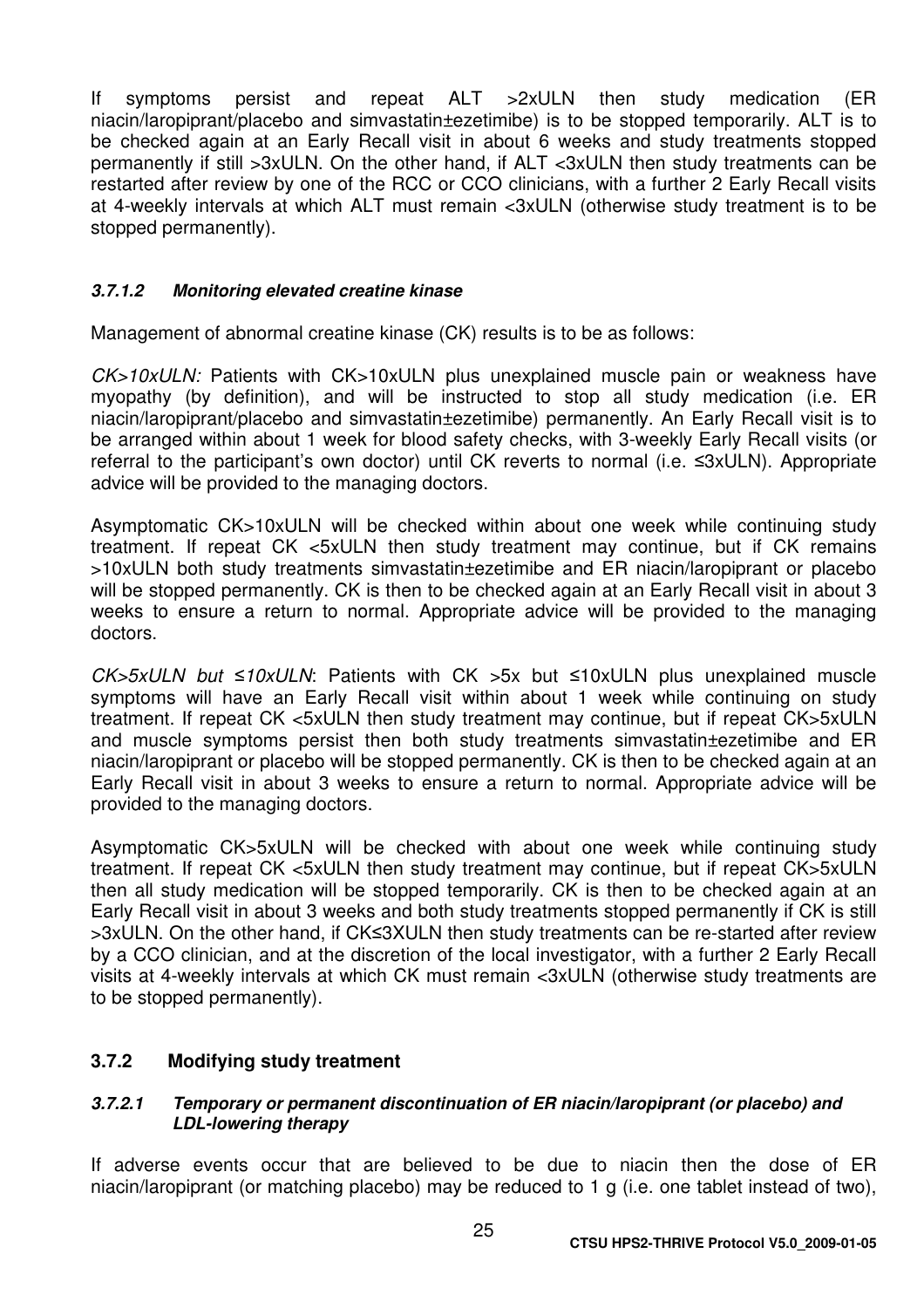either permanently or (if considered appropriate) temporarily following successful rechallenge with 2 g. In addition, the ER niacin/laropiprant (or placebo) and/or the LDL-lowering therapy (i.e. simvastatin±ezetimibe) may be permanently or temporarily discontinued if a significant elevation of liver transaminase or creatine kinase develops (see Section 3.7.1). The following events are also sufficient reason to discontinue ER niacin/laropiprant (or placebo) and/or the LDL-lowering therapy permanently:

- Serious adverse event (SAE) considered likely to be due to one or more of the study treatments (see Section 2.5.1.3);
- Clear indication for niacin or fibrate in the view of the participant's own doctors. (N.B. Patients commencing other cholesterol-modifying drugs [e.g. resins or fish oil derivatives] or diets may remain on study treatment, unless such agents are believed to be clearly contraindicated by their own doctors);
- Use of agents that may be contraindicated in patients receiving simvastatin (e.g. a potent CYP3A4 inhibitor), which still allows the allocated ER niacin/laropiprant (or placebo) to be continued;
- Any other situation where continuing study treatment is not considered to be in the patient's best interests by their own doctors or the Study clinical team; or
- At the request of the participant or their doctors, for whatever reason.

Whenever possible, the clinic IT system will prompt LCC Clinic staff to consider whether there are specific reasons for modifying either the ER niacin/laropiprant (or placebo) or LDL-lowering therapy. Patients who have study simvastatin stopped may take non-study statin at the discretion of the local investigator and managing doctor, CCO clinicians will provide advice about this if requested.

#### **3.7.2.2 Requirement for additional LDL-lowering treatment**

Randomized participants who, in the opinion of their managing doctors, require more intensive LDL-lowering therapy than is being provided within the study (simvastatin 40 mg or ezetimibe/simvastatin 10/40 mg daily) can stop that treatment and take an LDL-lowering regimen prescribed by their managing doctors. Alternatively, those who are taking simvastatin 40 mg alone can be changed to ezetimibe/simvastatin 10/40 mg at the request of their managing doctor. In such circumstances, the randomized ER niacin/laropiprant (or placebo) should generally be continued.

#### **3.7.3 Unblinding**

An emergency unblinding facility will be accessible by telephone call to the CCO. In general, unblinding of patients is only likely to be necessary if knowledge of the treatment allocation could influence immediate patient management (for example, after overdose).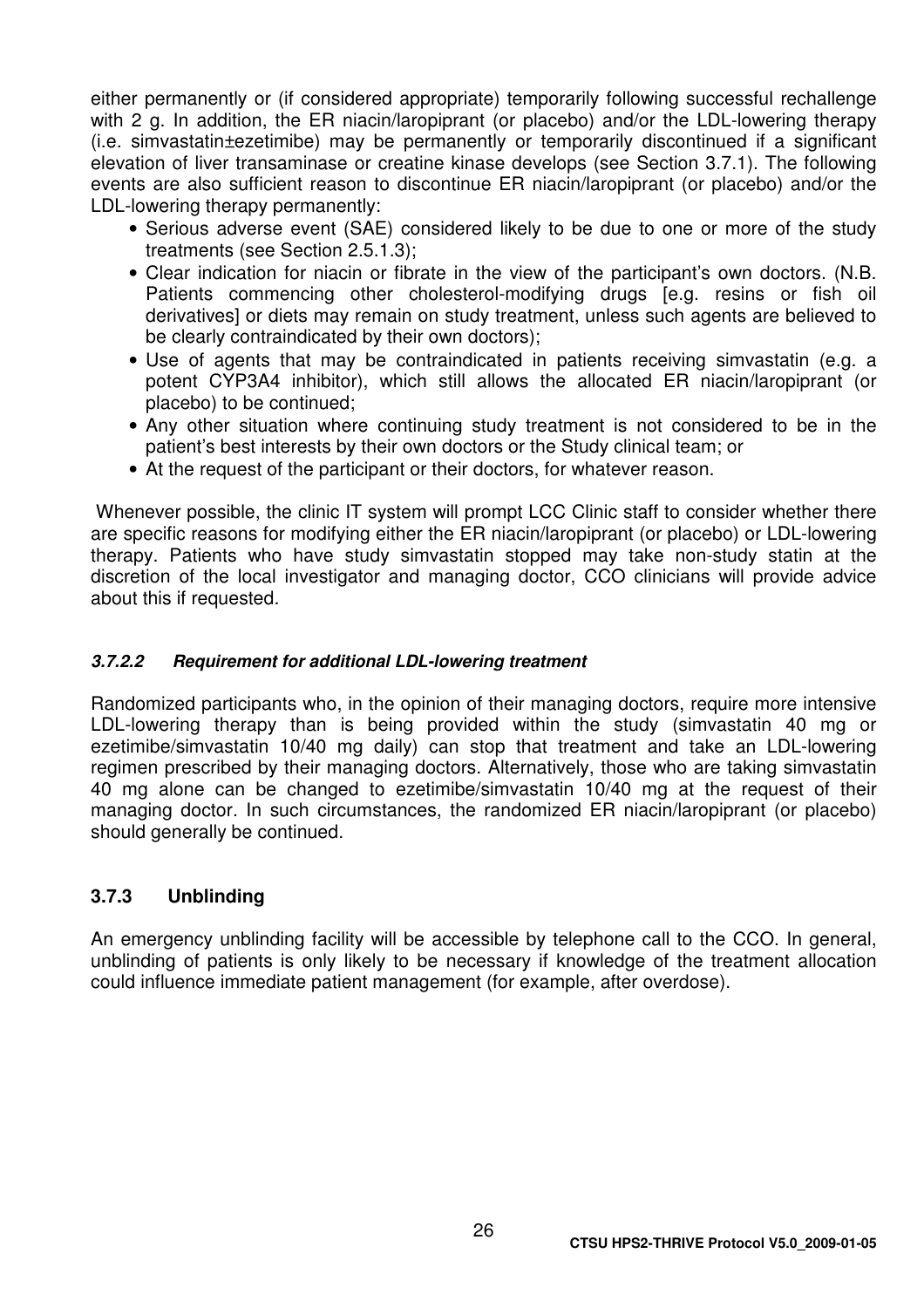## **3.8 CONFIRMATION AND VERIFICATION OF STUDY OUTCOMES**

#### **3.8.1 Confirmation of all deaths and relevant non-fatal serious adverse events**

The RCCs will seek additional information about all reports of serious adverse events that might be relevant to the assessments of the efficacy or safety of the study treatments (in particular possible myocardial infarction, heart failure, stroke, revascularisation procedure, cancer, rhabdomyolysis or non-viral hepatitis) from the LCCs and other hospital records, from participant's own doctors and from any other appropriate sources. The RCC will also seek the certified cause of death and site-specific cancer for all randomized participants from national registries and other relevant sources. For each death reported, additional information will be obtained from the LCC hospital records and other appropriate sources. The RCC will be responsible for the review and provisional confirmation of these events and deaths using the study IT system in accordance with the study SOPs. Clinicians based centrally will review, blind to treatment allocation, the specified causes of all deaths and all serious adverse events provisionally confirmed as myocardial infarction, angina, stroke, revascularisation procedure, cancer, myopathy, rhabdomyolysis, or non-viral hepatitis.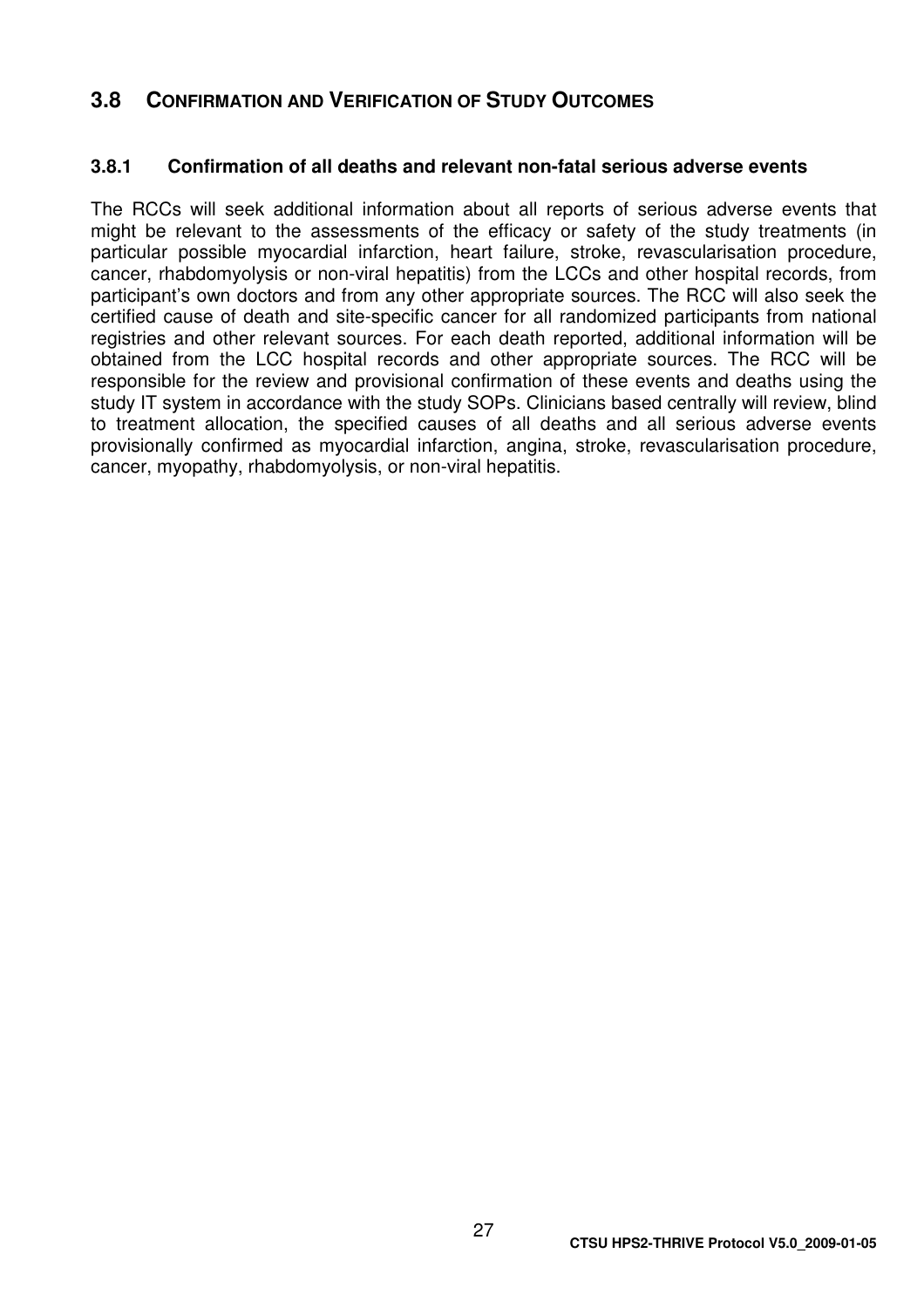## **4 REFERENCES**

- 1. Cholesterol Treatment Trialists' (CTT) Collaborators. Efficacy and safety of cholesterol-lowering treatment: prospective meta-analysis of data from 90,056 participants in 14 randomised trials of statins. Lancet 2005; 366(9493):1267-78.
- 2. LaRosa JC, Grundy SM, Waters DD et al. Intensive Lipid Lowering with Atorvastatin in Patients with Stable Coronary Disease. N Engl J Med 2005; 352(14):1425-35.
- 3. Pedersen TR, Faergeman O, Kastelein JJP et al. High-Dose Atorvastatin vs Usual-Dose Simvastatin for Secondary Prevention After Myocardial Infarction: The IDEAL Study: A Randomized Controlled Trial. JAMA 2005; 294(19):2437-45.
- 4. Gordon T, Castelli WP, Hjortland MC, Kannel WB, Dawber TR. High density lipoprotein as a protective factor against coronary heart disease. The Framingham Study. Am J Med 1977; 62(5):707-14.
- 5. Gordon T, Kannel WB, Castelli WP, Dawber TR. Lipoproteins, cardiovascular disease, and death. The Framingham study. Arch Intern Med 1981; 141(9):1128-31.
- 6. Gordon DJ, Probstfield JL, Garrison RJ et al. High-density lipoprotein cholesterol and cardiovascular disease. Four prospective American studies. Circulation 1989; 79(1):8-15.
- 7. Castelli WP, Anderson K, Wilson PW, Levy D. Lipids and risk of coronary heart disease. The Framingham Study. Ann Epidemiol 1992; 2(1-2):23-8.
- 8. Prospective Studies Collaboration. Age-specific relevance of usual blood cholesterol levels to vascular mortality: one million adults in 61 prospective studies. Lancet 2007; 370(9602): 1829-39
- 9. Lindenstrom E, Boysen G, Nyboe J. Influence of total cholesterol, high density lipoprotein cholesterol, and triglycerides on risk of cerebrovascular disease: the Copenhagen City Heart Study. BMJ 1994; 309(6946):11-5.
- 10. Heart Protection Study Collaborative Group. MRC/BHF Heart Protection Study of cholesterol lowering with simvastatin in 20,536 high-risk individuals: a randomised placebo-controlled trial. Lancet 2002; 360(9326):7-22.
- 11. Frick MH, Elo O, Haapa K et al. Helsinki Heart Study: primary-prevention trial with gemfibrozil in middleaged men with dyslipidemia. Safety of treatment, changes in risk factors, and incidence of coronary heart disease. N Engl J Med 1987; 317(20):1237-45.
- 12. Rubins HB, Robins SJ, Collins D et al. Gemfibrozil for the secondary prevention of coronary heart disease in men with low levels of high-density lipoprotein cholesterol. Veterans Affairs High-Density Lipoprotein Cholesterol Intervention Trial Study Group. N Engl J Med 1999; 341(6):410-8.
- 13. Secondary prevention by raising HDL cholesterol and reducing triglycerides in patients with coronary artery disease: the Bezafibrate Infarction Prevention (BIP) study. Circulation 2000; 102(1):21-7.
- 14. Meade T, Zuhrie R, Cook C, Cooper J. Bezafibrate in men with lower extremity arterial disease: randomised controlled trial. BMJ 2002; 325(7373):1139.
- 15. The FIELD study i. Effects of long-term fenofibrate therapy on cardiovascular events in 9795 people with type 2 diabetes mellitus (the FIELD study): randomised controlled trial. Lancet 366(9500):1849-61.
- 16. Stein EA, Davidson MH, Dujovne CA et al. Efficacy and Tolerability of Low-dose Simvastatin and Niacin, Alone and in Combination, in Patients With Combined Hyperlipidemia: A Prospective Trial. J Cardiovasc Pharmacol Ther 1996; 1(2):107-16.
- 17. Hunninghake DB, McGovern ME, Koren M et al. A dose-ranging study of a new, once-daily, dualcomponent drug product containing niacin extended-release and lovastatin. Clin Cardiol 2003; 26(3):112-8.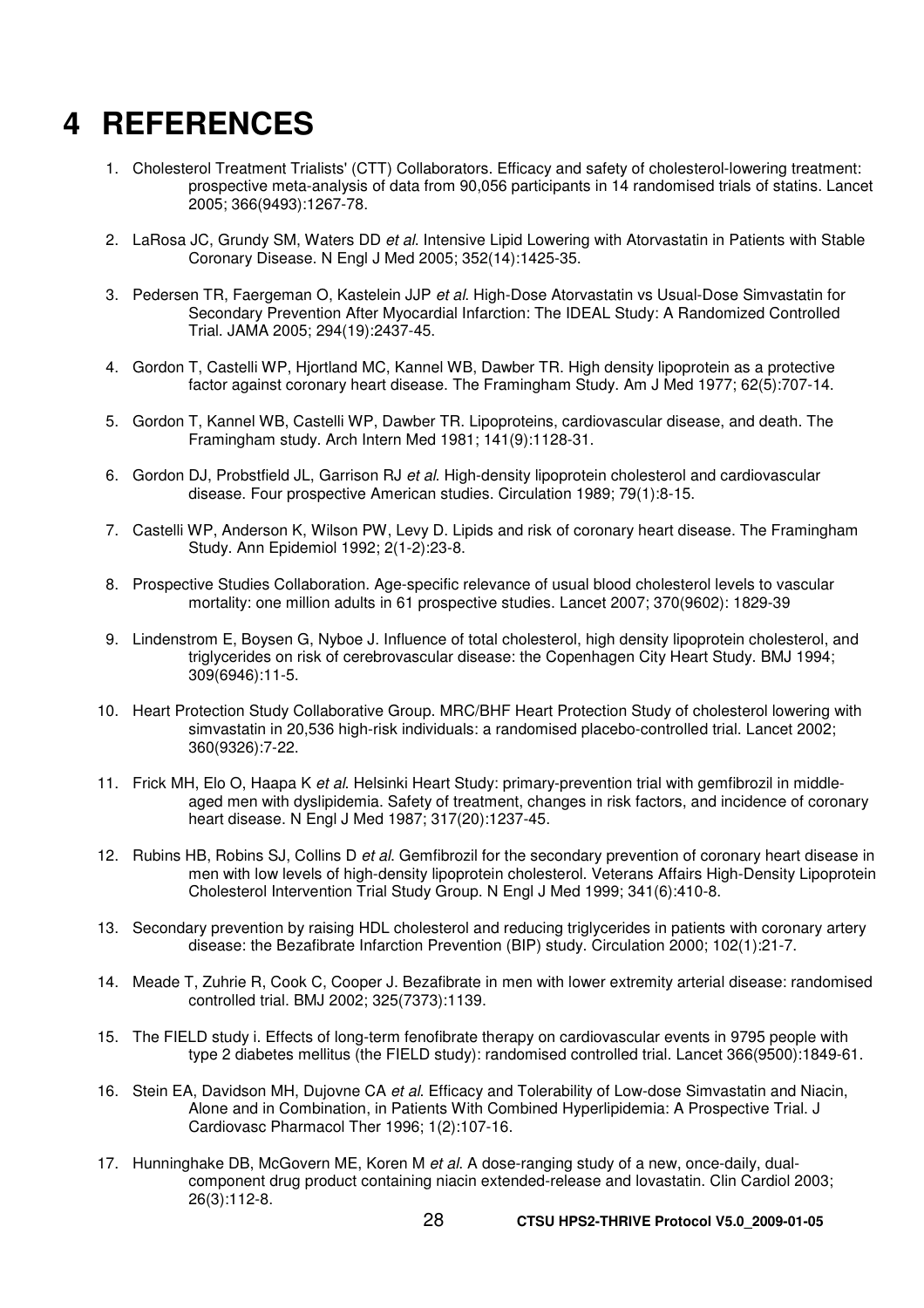- 18. Clofibrate and niacin in coronary heart disease. JAMA 1975; 231(4):360-81.
- 19. Canner PL, Berge KG, Wenger NK et al. Fifteen year mortality in Coronary Drug Project patients: long-term benefit with niacin. J Am Coll Cardiol 1986; 8(6):1245-55.
- 20. Carlson LA. Nicotinic acid: the broad-spectrum lipid drug. A 50th anniversary review. J Intern Med 2005; 258(2):94-114.
- 21. Capuzzi DM, Guyton JR, Morgan JM et al. Efficacy and safety of an extended-release niacin (Niaspan): a long-term study. Am J Cardiol 1998; 82(12A):74U-81U; discussion 85U-86U.
- 22. Cheng K, Wu TJ, Wu KK et al. Antagonism of the prostaglandin D2 receptor 1 suppresses nicotinic acidinduced vasodilation in mice and humans. Proc Natl Acad Sci U S A 2006; 103(17):6682-7.
- 23. Masana L, Mata P, Gagne C et al. Long-term safety and, tolerability profiles and lipid-modifying efficacy of ezetimibe coadministered with ongoing simvastatin treatment: a multicenter, randomized, doubleblind, placebo-controlled, 48-week extension study. Clin Ther 2005; 27(2):174-84.
- 24. Peto R, Pike MC, Armitage P et al. Design and analysis of randomized clinical trials requiring prolonged observation of each patient. II. analysis and examples. Br J Cancer 1977; 35(1):1-39.
- 25. Pocock SJ, Simon R. Sequential treatment assignment with balancing for prognostic factors in the controlled clinical trial. Biometrics 1975; 31(1):103-15.
- 26. Peto R, Pike MC, Armitage P et al. Design and analysis of randomized clinical trials requiring prolonged observation of each patient. I. Introduction and design. Br J Cancer 1976; 34(6):585-612.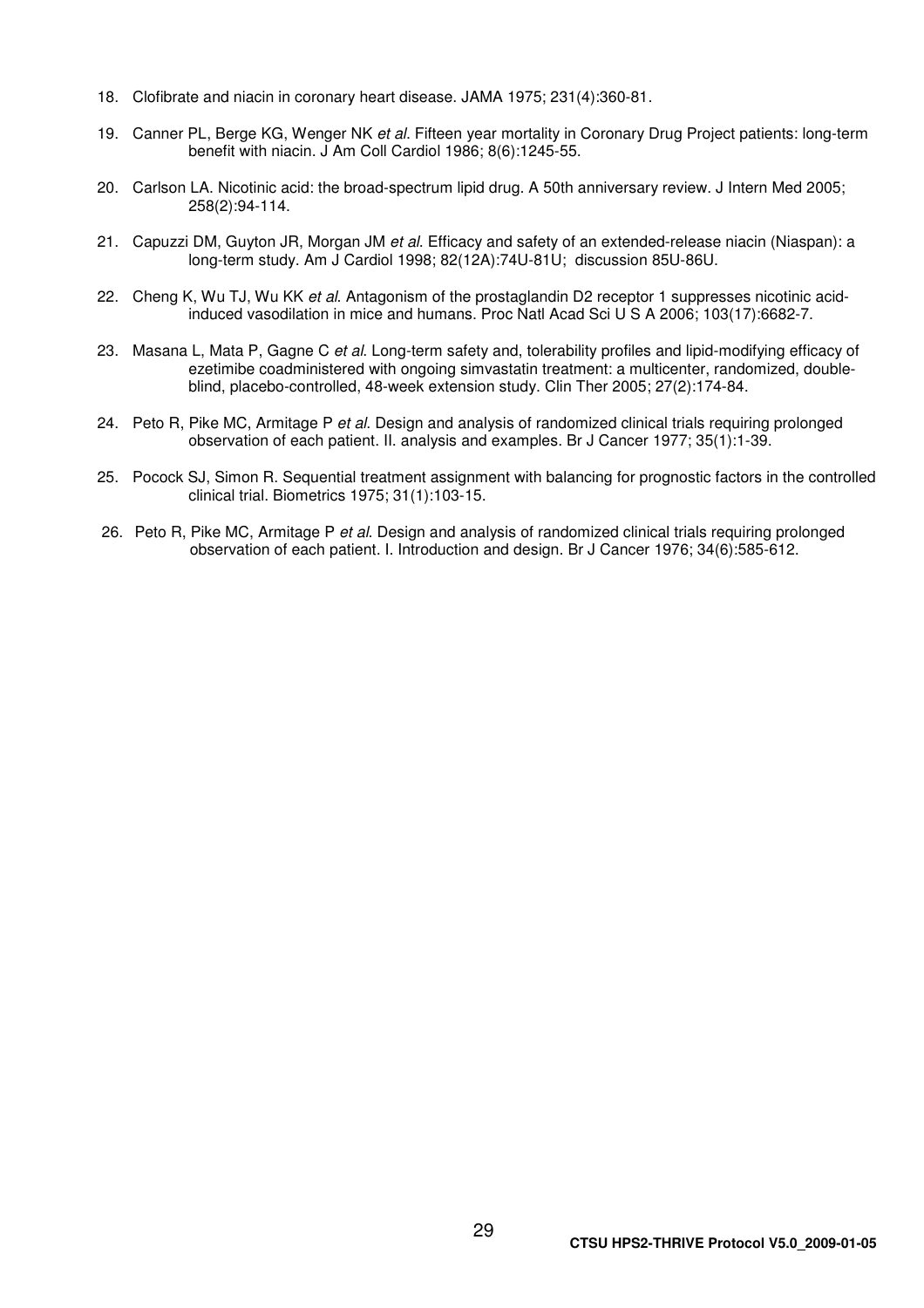**APPENDIX 1: <sup>F</sup>LOW CHART SHOWING TREATMENTS DURING RUN-IN**

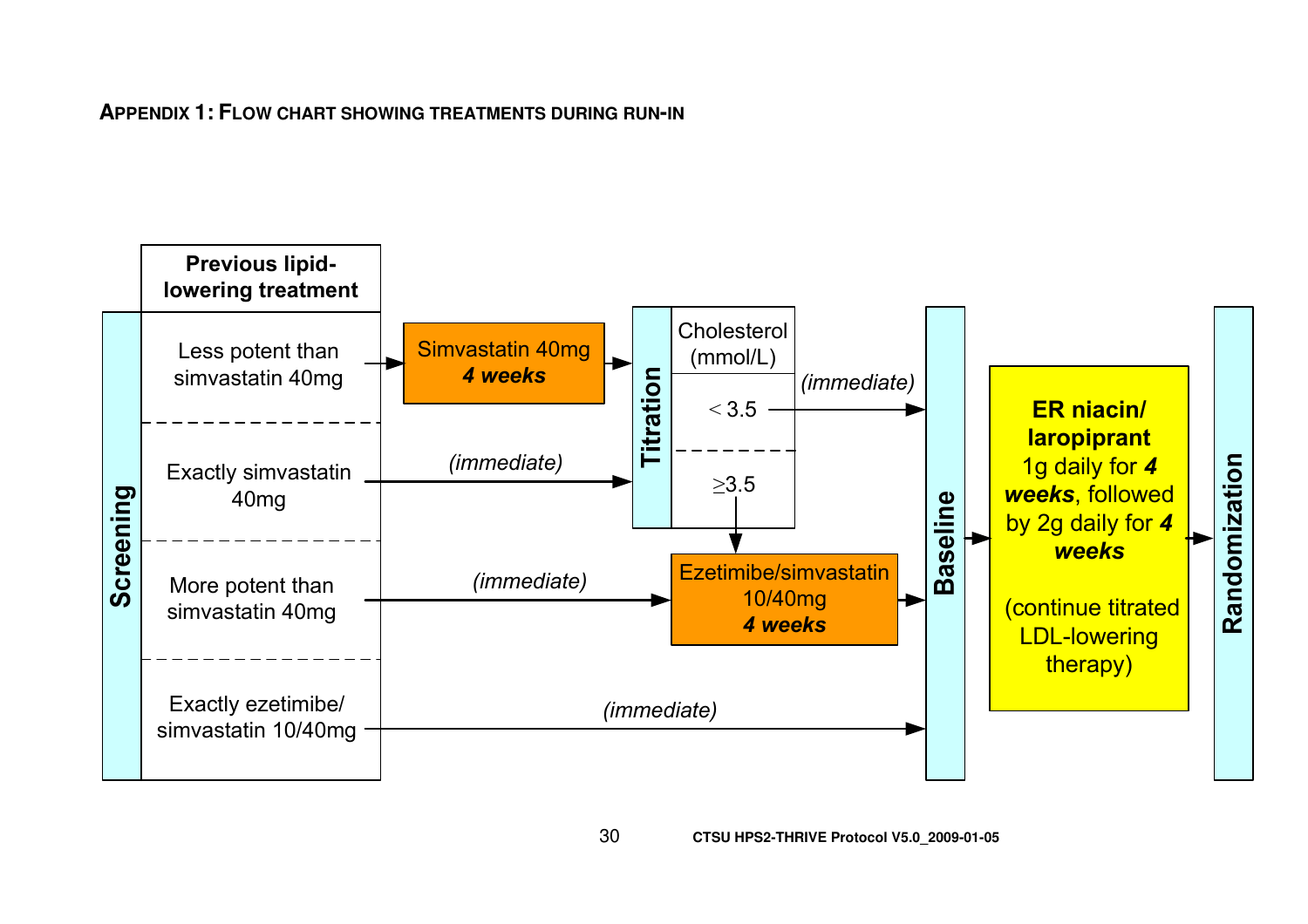## **APPENDIX 2: ORGANISATIONAL STRUCTURE AND RESPONSIBILITIES**

#### **Principal Investigators**

The Principal Investigators have overall responsibility for:

- The design and conduct of the Study
- Preparation of the Protocol and subsequent revisions
- Preparation of Standard Operating Procedures
- Design, testing and documentation of all computer systems
- Managing the CCO
- Organising meetings of the Steering Committee
- Publication of study reports

#### **Steering Committee**

The Steering Committee is responsible for:

- Agreement of the final Protocol
- Agreeing the Data Analysis Plans
- Reviewing progress of the study and, if necessary, agreeing changes to the protocol and/or Standard Operating Procedures to facilitate the success of the study
- Reviewing new studies that may be of relevance
- Review and approve sub-study proposals

#### **Data Monitoring Committee**

The independent Data Monitoring Committee is responsible for:

- reviewing unblinded interim data according to the schedule set out in the Protocol
- advising the Steering Committee if, in their view, the randomized comparisons in the Study have provided **both** (i) "proof beyond reasonable doubt" that for all, or some specific types, of patient, prolonged use of ER niacin/laropiprant is clearly indicated or clearly contraindicated; **and** (ii) evidence that might reasonably be expected to influence materially the patient management of many clinicians who are already aware of the main results of any other relevant trials.

### **Central Coordinating Office**

The CCO is responsible for the overall coordination of the Study. Its functions include:

- Study planning, organisation of Steering Committee meetings
- Ensuring necessary regulatory approval
- Contractual issues with RCCs and budget administration
- Design, implementation and maintenance of IT systems for the study, including the CCO/RCC IT system for administration and the clinic IT system for direct data entry
- Provision of laptops for RCCs and LCCs and provision of IT support to RCCs
- Liaison with the Wolfson laboratory in CTSU for central laboratory assays and with other laboratories undertaking study analyses
- Establishing a satellite central laboratory at Fuwai Hospital, Beijing for HbA1c analyses from Chinese participants
- Provision of study materials
- Assistance with Ethics Committee applications
- Auditing and monitoring of overall progress of the study
- Monitoring of drug supply (in liaison with Merck, who will be responsible for drug distribution to each LCC)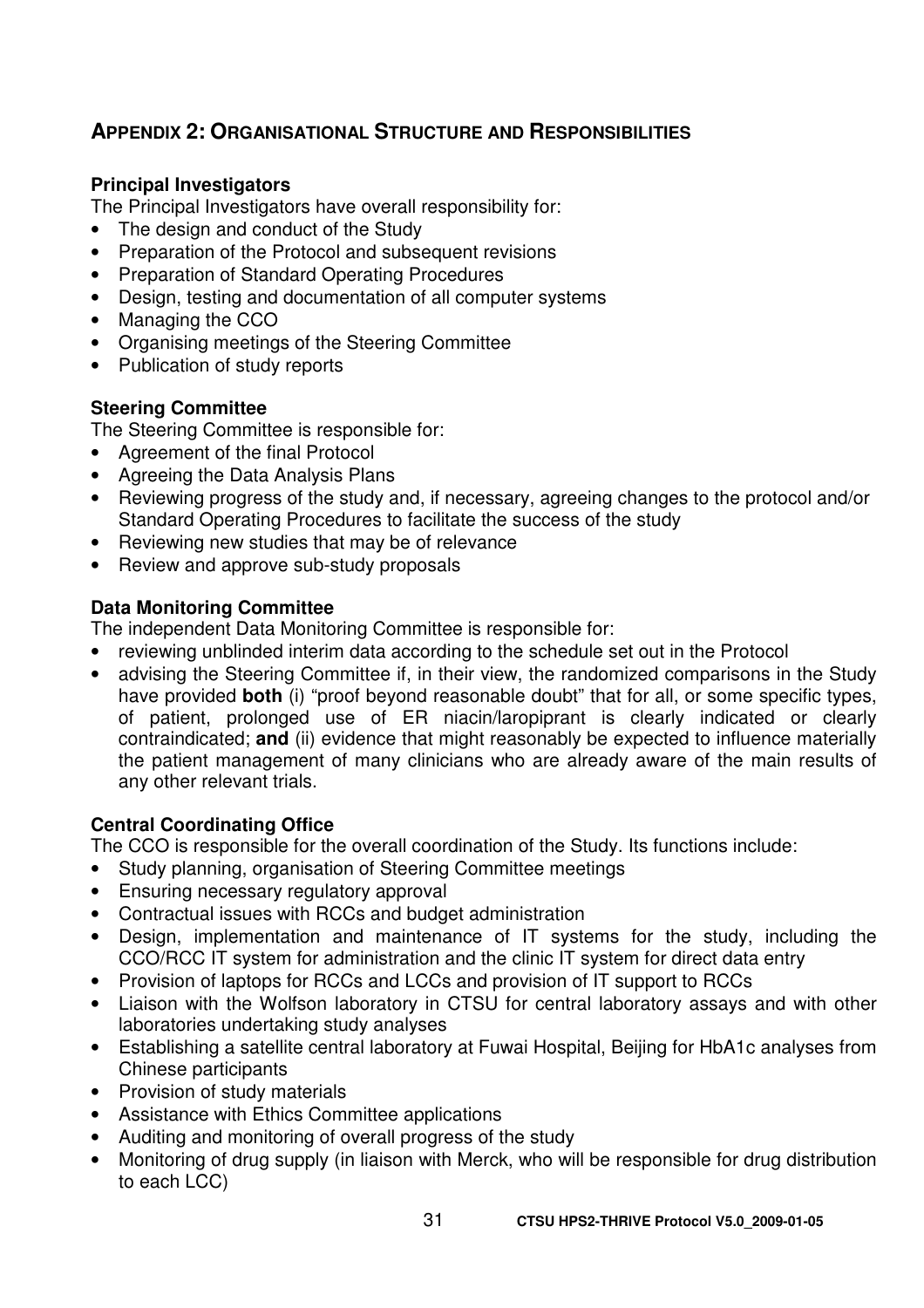- Responding to technical, medical and administrative queries from the RCCs
- Management of endpoint adjudication
- Pharmacovigilance
- Liaison with the Data Monitoring Committee and Merck, and (where appropriate) with regulatory authorities and other outside agencies
- Central laboratory assay of blood and urine samples at baseline, median follow-up of one year and at the final visit in all participants, and on 5-10% participants annually in between
- Long-term frozen storage of blood and urine samples

#### **Regional Coordinating Centres**

The responsibilities of the RCC, under the direction of the Regional Coordinator, will include:

- Contractual issues with LCCs and regional budget administration
- Recruitment and set-up of approximately 50-100 LCCs within the Region
- Obtaining central Ethics Committee approval where appropriate and assisting LCCs with local Ethics Committee applications
- Liaison with regulatory authorities as appropriate
- Training of LCC Clinic staff and Assistants
- Assisting LCC's with identification of suitable patients
- Distribution of study laptop computers and other study materials to LCCs
- Technical support to LCCs
- Monitoring of LCC's through visits (by the study monitor) and by responding to regular or occasional reports on regional progress prepared by the CCO
- Ensuring appropriate follow-up of abnormal ALT and CK results
- Ensuring appropriate confirmation of reported events in line with SOPs
- Responding to technical, medical and administrative queries from the LCCs
- Collection from LCCs of blood and urine samples for central analysis, and transport to the CCO
- Responding to medical and administrative queries within the Region
- Organisation of meetings of collaborators within the region

### **Local Clinical Centres**

The responsibilities of the LCC Lead Investigator and LCC Clinic staff will include:

- Obtaining Local Ethics Committee approval (aided by the RCC)
- Obtaining local management approval where necessary
- Provision of adequate clinic space and access to appropriate hospital computer systems for identification of potentially eligible participants
- Liaising with consultant colleagues
- Conducting clinic procedures; managing and distributing study drugs (in conjunction with the hospital pharmacy), and maintaining the laptop computer, in accordance with the study protocol and standard operating procedures
- Ensuring adequate local laboratory facilities for safety monitoring, and if necessary freezer space for temporary sample storage
- Dealing with routine enquiries from patients and their families, in close collaboration with the RCC
- Obtaining appropriate information when requested to confirm potential primary and secondary study endpoints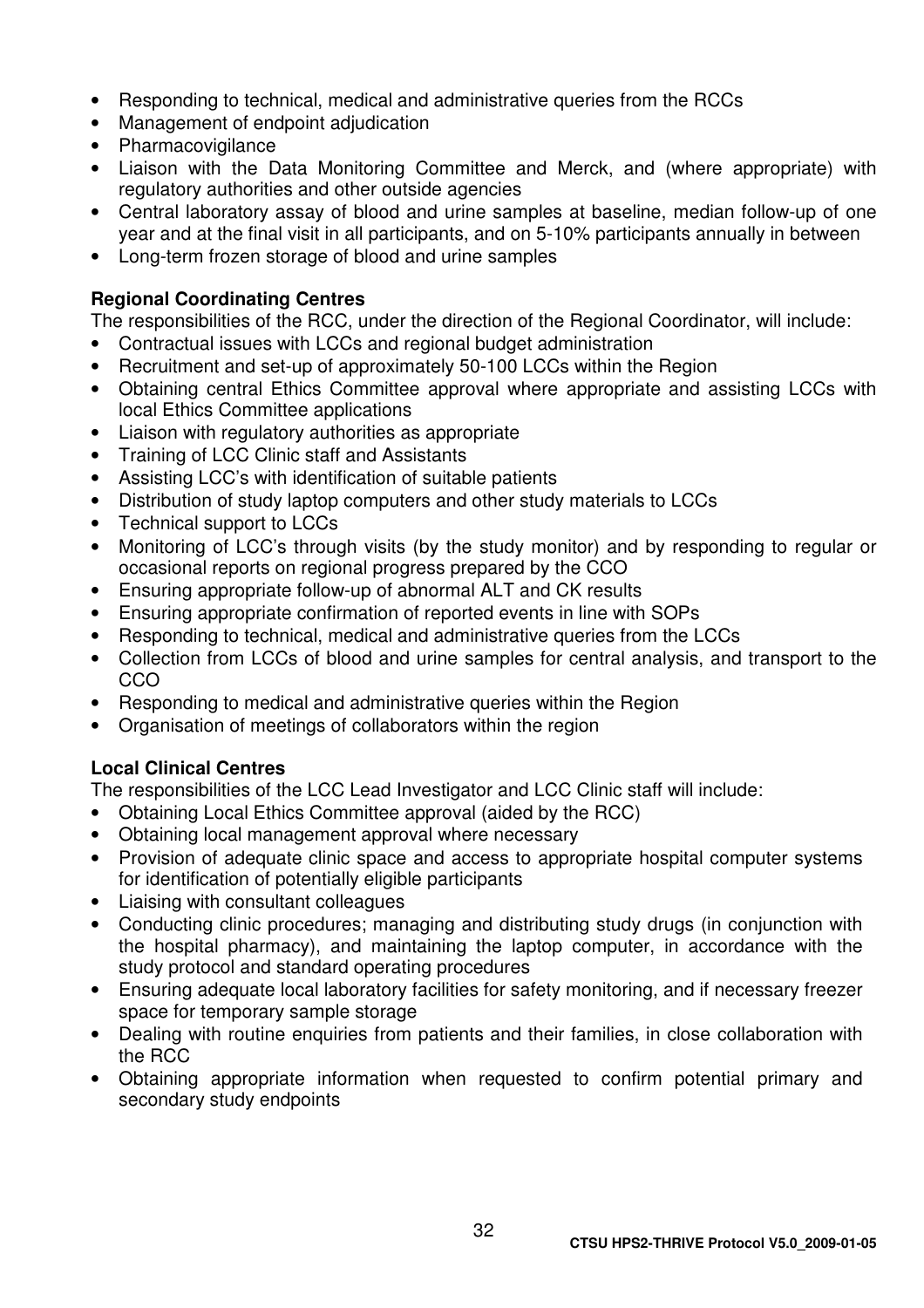## **APPENDIX 3: <sup>V</sup>ISIT SCHEDULE AND PROCEDURES**

|                                                        | Screening<br>Visit <sup>\$</sup> | Titration $*$ | Run-<br>$in^{\$}$ | Randomization<br><b>Visit</b> | 3 month<br><b>Visit</b> | 6 month Visits<br>and then 6<br>monthly | Final<br><b>Visit</b> |
|--------------------------------------------------------|----------------------------------|---------------|-------------------|-------------------------------|-------------------------|-----------------------------------------|-----------------------|
| Informed consent                                       | X                                |               |                   |                               |                         |                                         |                       |
| Medical history & assess eligibility                   | X                                |               |                   |                               |                         |                                         |                       |
| Reconfirm eligibility                                  |                                  | $\mathsf{X}$  | $\mathsf{X}$      | X                             |                         |                                         |                       |
| Desk top safety bloods (ALT and, if muscle pain, CK)   | $X^*$                            | $X^{\S}$      | $X^{\S}$          | $X^{\S}$                      | $\sf X$                 | X                                       | X                     |
| Desk-top total cholesterol                             | $X^{\wedge}$                     | $\mathsf{X}$  | $\mathsf{X}$      |                               |                         |                                         |                       |
| Central laboratory lipids, & storage of plasma & cells |                                  |               | X                 | $\sf X$                       |                         | (X)                                     | $\sf X$               |
| Central fasting plasma glucose                         |                                  |               | X                 |                               |                         |                                         |                       |
| Central creatinine and HbA1c                           |                                  |               | $\mathsf{X}$      |                               | $X^{\%}$                | (X)                                     | $\mathsf{X}$          |
| Urine for central albumin/creatinine ratio & storage   |                                  |               | X                 |                               |                         | (X)                                     | X                     |
| Full blood count (UK patients only)                    |                                  |               | $\sf X$           |                               | $\sf X$                 |                                         | $\mathsf{X}$          |
| Height measured                                        |                                  |               |                   | X                             |                         |                                         | X                     |
| Blood pressure, weight & waist measured                | X                                |               |                   | X                             |                         | $X^{\#}$                                | X                     |
| Record endpoints and all SAEs                          |                                  | X             | X                 | X                             | $\sf X$                 | $\mathsf{X}$                            | X                     |
| Monitor for AEs due to treatment                       |                                  |               |                   |                               | $\sf X$                 | X                                       | X                     |
| Dispense simvastatin or ezetimibe/simvastatin          | X                                | X.            | X                 | X                             |                         | X                                       |                       |
| Dispense active ER niacin/laropiprant (1 g then 2 g)   |                                  |               | X                 |                               |                         |                                         |                       |
| Dispense randomized ER niacin/laropiprant or placebo   |                                  |               |                   | X                             |                         | X                                       |                       |
| Cognitive assessment                                   |                                  |               |                   |                               |                         |                                         | $\sf X$               |

Denotes ALT, CK and creatinine at Screening visit. <sup>%</sup>UK patients only

<sup>+</sup> Titration assessment only required for those taking simvastatin 40 mg daily<br>
<sup>\*</sup>Screening, Titration and Run-in can be separate visits or combined depending on the circumstances (see Appendix 1)<br>
\* Measured at one year

<sup>§</sup>Muscle symptoms during Run-in or at Randomisation render participants ineligible, so CK not to be measured.

33 **CTSU HPS2-THRIVE Protocol V5.0\_2009-01-05**